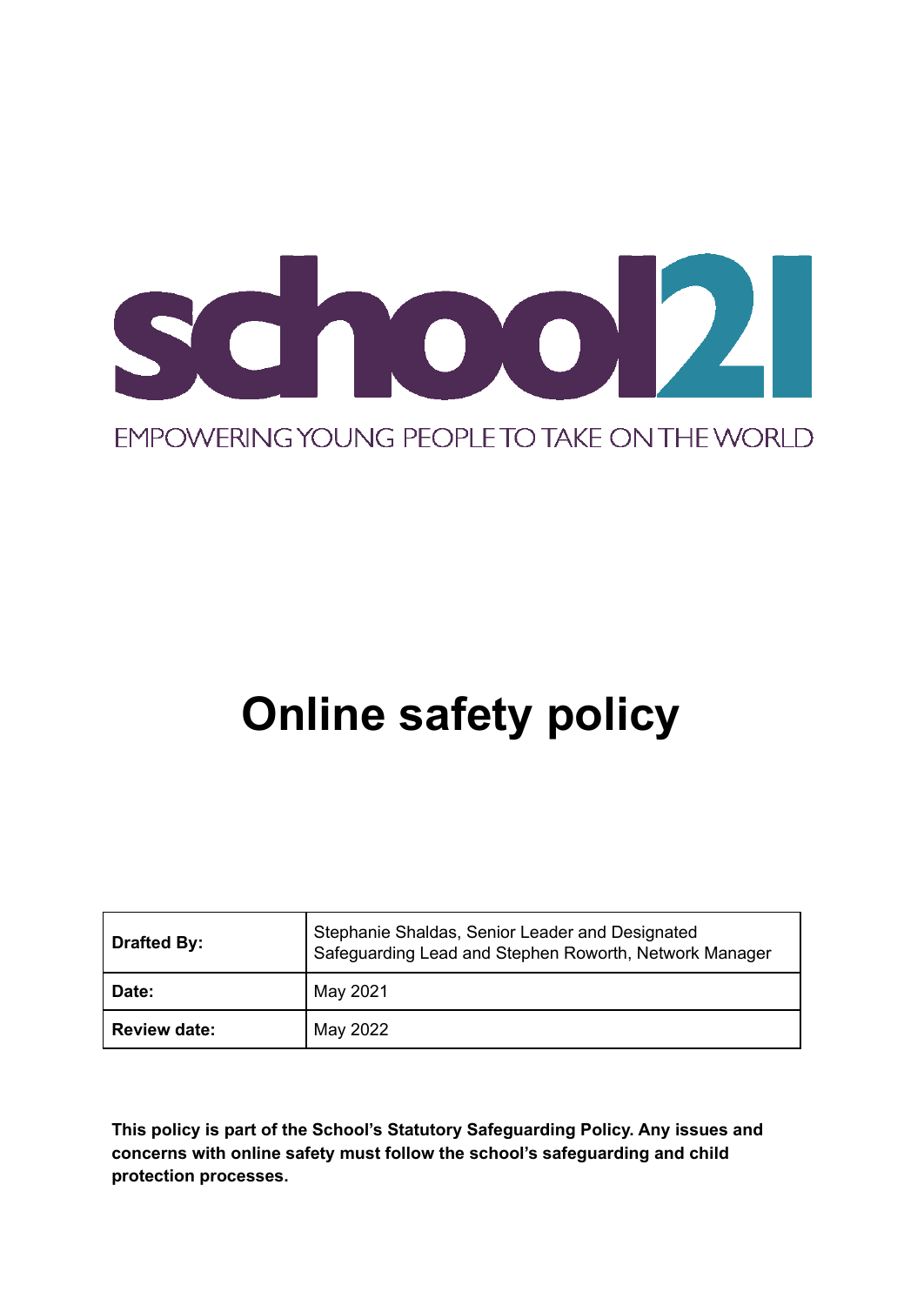# **Content**

#### **1. Introduction and overview**

- 1.1. Rationale and scope
- 1.2. Roles and responsibilities
- 1.3. How the policy is communicated to staff, students, parents and the community
- 1.4. Handling complaints
- 1.5. Reviewing and monitoring

#### **2. Education and curriculum**

- 2.1. Pupil online safety curriculum
- 2.2. Staff and governor training
- 2.3. Parent/carer awareness and training

#### **3. Expected conduct and incident management**

- 3.1. Expected conduct
	- 3.1.1. All users
	- 3.1.2. Staff, volunteers and contractors
	- 3.1.3. Parents/carers
- 3.2. Incident management

#### **4. Managing the IT infrastructure**

- 4.1. Internet access, security and filtering
- 4.2. Network management
- 4.3. Password policy
- 4.4. Email
- 4.5. School website
- 4.6. Online learning spaces
- 4.7. Social networking
	- 4.7.1. Staff, volunteers and contractors
	- 4.7.2. Students
	- 4.7.3. Parents/carers
- 4.8. CCTV and video recordings
- 4.9. Data security Management Information System access and data transfer
	- 4.9.1. Strategic and operational practices
	- 4.9.2. Technical solutions
- 4.10. Asset disposal
- 4.11. Equipment and digital content
	- 4.11.1. Mobile devices
	- 4.11.2. Communication devices
	- 4.11.3. Access, storage and syncing of school-owned devices
	- 4.11.4. Digital images and video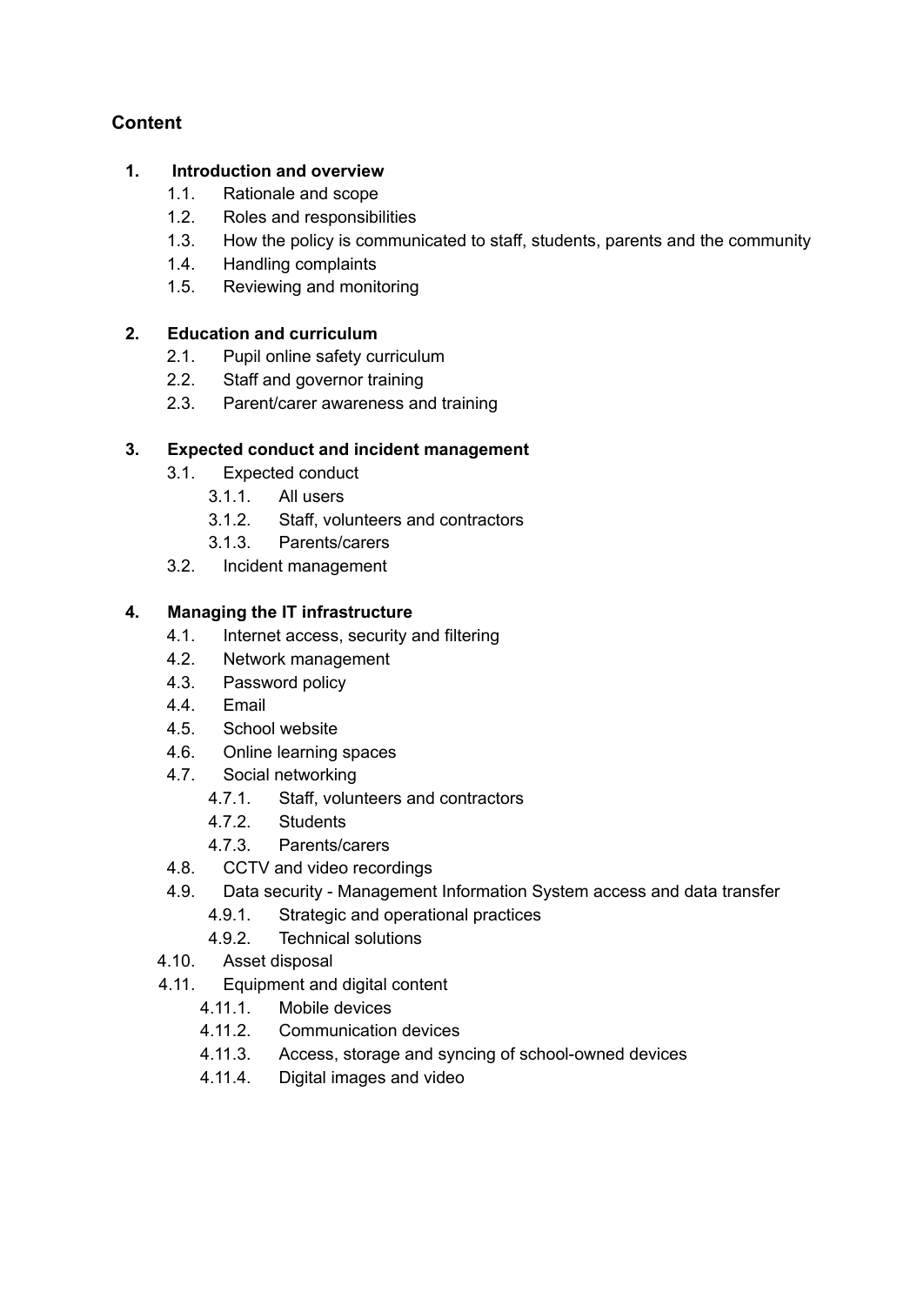#### **Appendices**

- 1. Online Acceptable Use Agreement (Staff)
- 2. Online Acceptable Use Agreement (Volunteers, Visitors and Governors)
- 3. Online Acceptable Use Agreements (Students adapted for phase)
- 4. Parental Acceptable Use Agreement including photo/video permission
- 5. Safeguarding protocol for virtual learning

#### **Other related policies**

- Preventing exposure to radicalisation policy (PREVENT)
- Safeguarding policy
- Preventing bullying policy
- School culture and behaviour for learning policy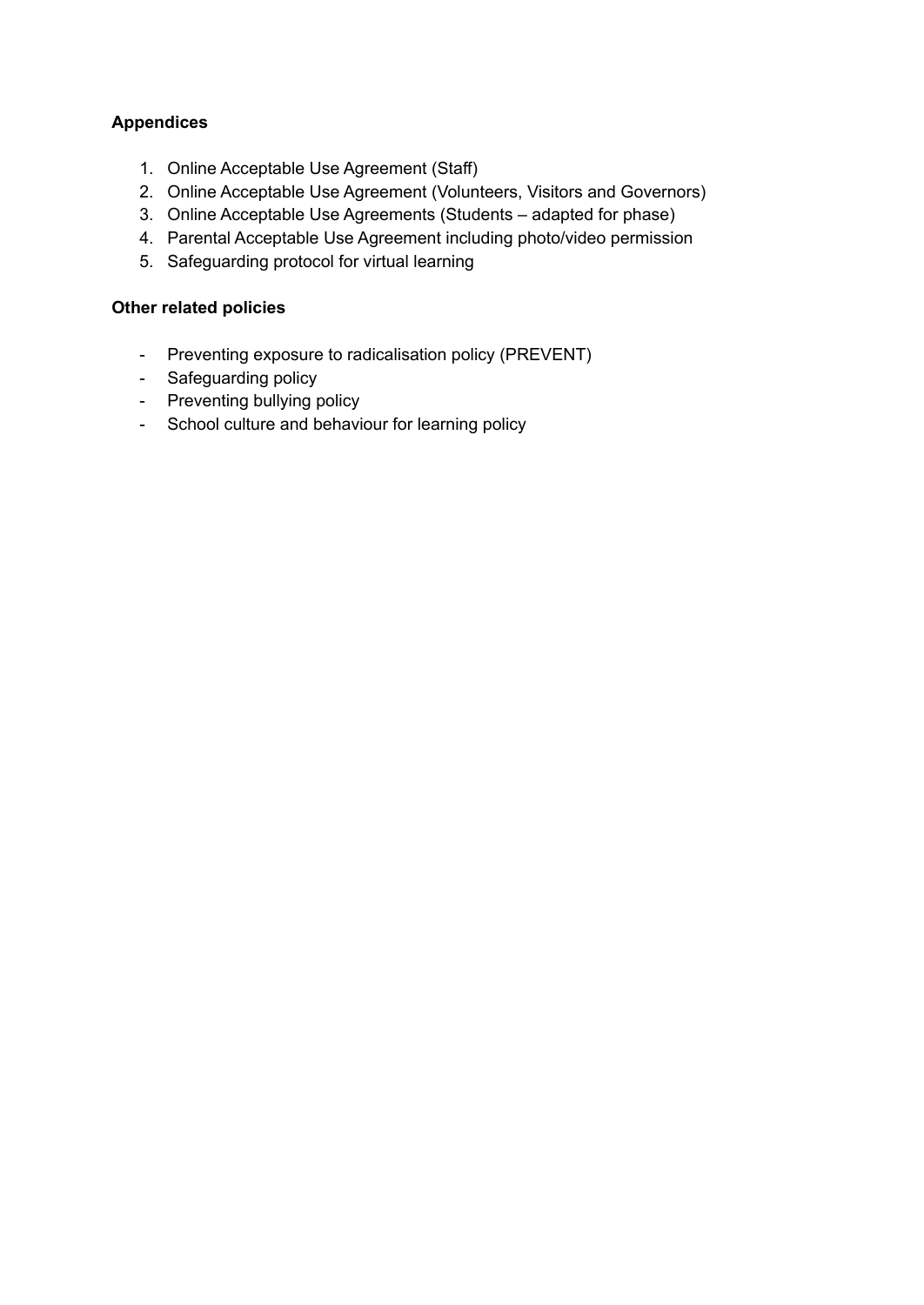#### **1. Introduction and overview**

#### **1.1. Rationale and scope**

The purpose of this policy is to:

- Set out the key principles expected of all members of the school community at School 21 with respect to the use of IT-based technologies.
- Safeguard and protect the children and staff.
- Assist school staff working with children to work safely and responsibly with the Internet and other IT and communication technologies and to monitor their own standards and practice.
- Set clear expectations of behaviour and/or codes of practice relevant to responsible use of the Internet for educational, personal or recreational use for the whole school community.
- Have clear structures to deal with online abuse such as online bullying [noting that these need to be cross referenced with other school policies].
- Ensure that all members of the school community are aware that unlawful or unsafe behaviour is unacceptable and that, where appropriate, disciplinary or legal action will be taken.
- Minimise the risk of misplaced or malicious allegations made against adults who work with students

|  |  |  | The main areas of risk for our school community can be summarised as follows: |  |
|--|--|--|-------------------------------------------------------------------------------|--|
|  |  |  |                                                                               |  |

| Content        | Exposure to inappropriate content                            |  |
|----------------|--------------------------------------------------------------|--|
|                | Lifestyle websites promoting harmful behaviours              |  |
|                | Hate content, including extremist material                   |  |
|                | Inaccurate content validation                                |  |
|                | False news and information                                   |  |
| <b>Contact</b> | Grooming (e.g. for sexual exploitation and radicalisation)   |  |
|                | Online bullying in all forms                                 |  |
|                | Social or commercial identity theft, including passwords     |  |
| <b>Conduct</b> | Aggressive behaviours such as online bullying                |  |
|                | Privacy issues, including disclosure of personal information |  |
|                | Digital footprint and online reputation                      |  |
|                | Health and wellbeing                                         |  |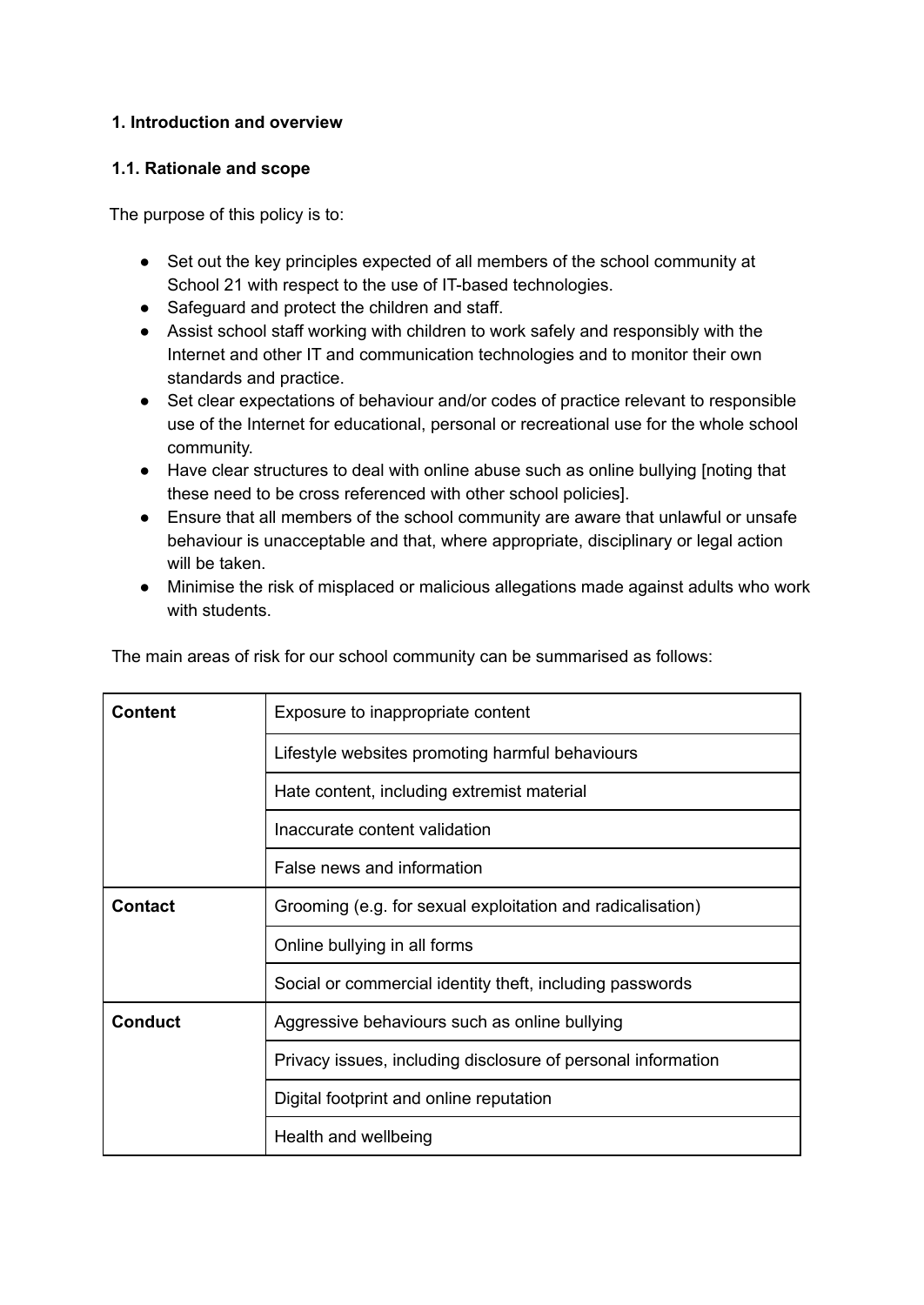| Sexting                                                            |
|--------------------------------------------------------------------|
| Copyright (little care or consideration for intellectual property) |

Scope:

This policy applies to all members of School 21 community, including staff, students, volunteers, parents/carers, visitors, community users, who have access to and are users of school IT systems, both in and out of School 21.

#### **1.2. Roles and responsibilities**

| <b>Role</b>                   | <b>Responsibilities</b>                                                                                                                                                                                                                                                                                                                                                                                                                                                                                                                                                                                                                                                                                                                                                                                                                                                                                                                                                                                                                                                                                                                                                                                                                                                                                                                                                                                                                                                                                                                                                                                                                    |
|-------------------------------|--------------------------------------------------------------------------------------------------------------------------------------------------------------------------------------------------------------------------------------------------------------------------------------------------------------------------------------------------------------------------------------------------------------------------------------------------------------------------------------------------------------------------------------------------------------------------------------------------------------------------------------------------------------------------------------------------------------------------------------------------------------------------------------------------------------------------------------------------------------------------------------------------------------------------------------------------------------------------------------------------------------------------------------------------------------------------------------------------------------------------------------------------------------------------------------------------------------------------------------------------------------------------------------------------------------------------------------------------------------------------------------------------------------------------------------------------------------------------------------------------------------------------------------------------------------------------------------------------------------------------------------------|
| Headteacher:<br>Oli de Botton | Must be adequately trained in offline and online safeguarding,<br>$\bullet$<br>in line with statutory guidance.<br>To lead a 'safeguarding' culture, ensuring that online safety is<br>$\bullet$<br>fully integrated with whole school safeguarding.<br>To take overall responsibility for online safety provision.<br>$\bullet$<br>To take overall responsibility for data management and<br>$\bullet$<br>information security (as the Senior Information Risk Officer)<br>ensuring school's provision follows best practice in information<br>handling.<br>To ensure the school uses appropriate IT systems and services<br>$\bullet$<br>including, filtered internet service.<br>To be responsible for ensuring that all staff receive suitable<br>$\bullet$<br>training to carry out their safeguarding and online safety roles.<br>To be aware of procedures to be followed in the event of a<br>$\bullet$<br>serious online safety incident.<br>Ensure suitable 'risk assessments' undertaken so the<br>curriculum meets needs of pupils, including risk of children<br>being radicalised.<br>To receive regular monitoring reports from the Online Safety<br>Coordinator.<br>To ensure that there is a system in place to monitor and support<br>$\bullet$<br>staff who carry out internal online safety procedures.<br>To ensure Governors are regularly updated on the nature and<br>$\bullet$<br>effectiveness of the school's arrangements for online safety<br>To ensure the school website includes relevant information.<br>To ensure that the school is registered with the Information<br>$\bullet$<br>Commissioner (ICO). |
|                               |                                                                                                                                                                                                                                                                                                                                                                                                                                                                                                                                                                                                                                                                                                                                                                                                                                                                                                                                                                                                                                                                                                                                                                                                                                                                                                                                                                                                                                                                                                                                                                                                                                            |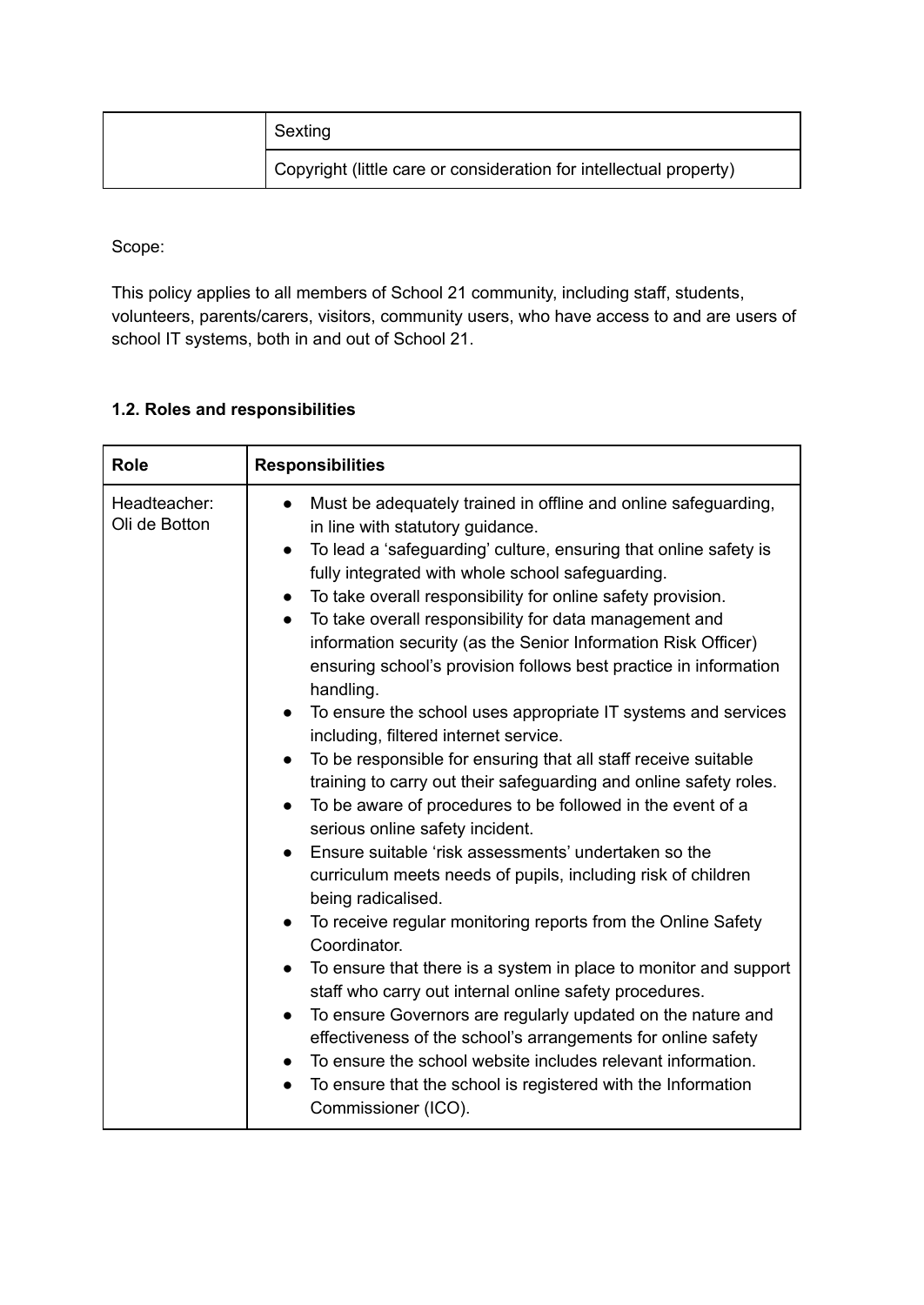| Designated<br>Safeguarding<br>lead: Stephanie<br><b>Shaldas</b> | To liaise with the Child Protection Link Governor about online<br>safety, and update the governing body through them on any issues<br>that arise, and strategies used to tackle them.                                                                                                                                                                                                                                                                                                                                                                                                                                                                                                                                                                                                                                                                                                                                                                                                                                                                                                                                                                                                                                                                                                                |
|-----------------------------------------------------------------|------------------------------------------------------------------------------------------------------------------------------------------------------------------------------------------------------------------------------------------------------------------------------------------------------------------------------------------------------------------------------------------------------------------------------------------------------------------------------------------------------------------------------------------------------------------------------------------------------------------------------------------------------------------------------------------------------------------------------------------------------------------------------------------------------------------------------------------------------------------------------------------------------------------------------------------------------------------------------------------------------------------------------------------------------------------------------------------------------------------------------------------------------------------------------------------------------------------------------------------------------------------------------------------------------|
| Governors                                                       | To ensure that the school has in place policies and practices to<br>keep the children and staff safe online.<br>To approve the Online Safety Policy and review the<br>$\bullet$<br>effectiveness of the policy.<br>To support the school in encouraging parents and the wider<br>community to become engaged in online safety activities.<br>To assign the role of Child Protection Link Governor, who has<br>the responsibility of liaising with the Online Safety Coordinator<br>and feeding back to the rest of the governing body on online<br>safety.                                                                                                                                                                                                                                                                                                                                                                                                                                                                                                                                                                                                                                                                                                                                           |
| Heads of<br>year/phase<br>leaders                               | To oversee the delivery of the online safety element of the<br>$\bullet$<br>pastoral curriculum, either through assemblies, coaching, talk<br>time<br>To address with students any alerts raised via Securly.<br>$\bullet$                                                                                                                                                                                                                                                                                                                                                                                                                                                                                                                                                                                                                                                                                                                                                                                                                                                                                                                                                                                                                                                                           |
| IT Manager and<br>IT Team:<br>Stephen<br>Roworth                | To report online safety related issues that come to their<br>attention to the Designated Safeguarding Lead.<br>To manage the school's computer systems, ensuring<br>school password policy is both rigorous and strictly adhered to.<br>To ensure that robust systems are in place for misuse detection<br>$\bullet$<br>and malicious attack (e.g. keeping virus protection up to date)<br>To ensure that access controls/encryption exist to protect<br>$\bullet$<br>personal and sensitive information held on school-owned<br>devices<br>To oversee the school's policy on web filtering, taking<br>responsibility for it being applied and updated on a regular basis<br>Helping shape and keeping up to date with the school's online<br>safety policy and technical information in order to effectively<br>carry out their online safety role and to inform and update<br>others as relevant.<br>Ensuring that the use of school technology and online platforms<br>are regularly monitored and that any misuse/attempted misuse<br>is reported to the Designated Safeguarding Lead or<br>Headteacher<br>To ensure appropriate backup procedures and disaster<br>recovery plans are in place.<br>To keep up-to-date documentation of the school's online<br>security and technical procedures. |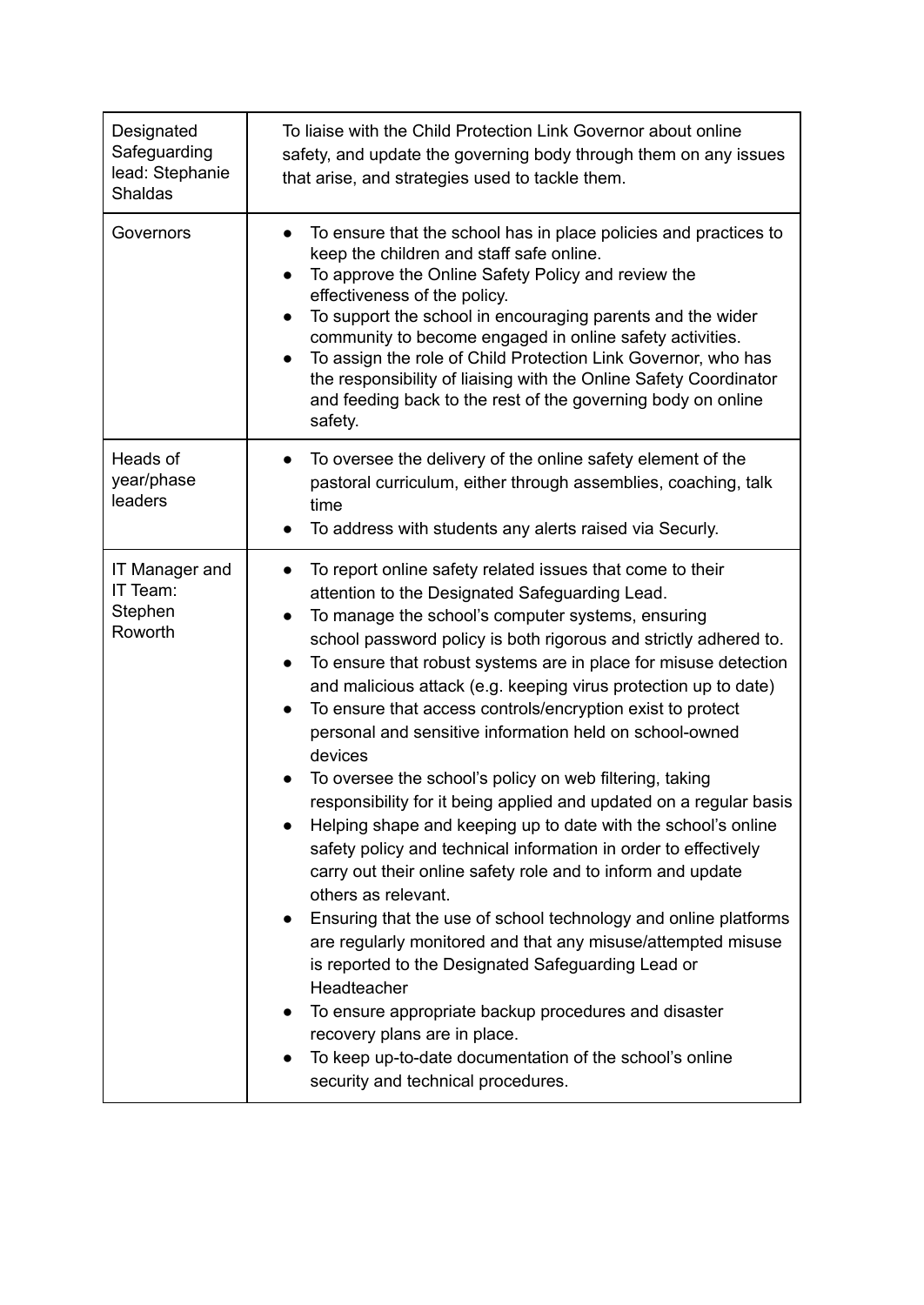| Data and<br>information<br>(asset owners)<br>managers<br>(IAOS) | To ensure that the data they manage is accurate and up-to-date<br>Ensure best practice in information management. i.e. have<br>appropriate access controls in place, that data is used,<br>transferred and deleted in-line with data protection<br>requirements.                                                                                                                                                                                                                                                                                                                                                                                                                                             |
|-----------------------------------------------------------------|--------------------------------------------------------------------------------------------------------------------------------------------------------------------------------------------------------------------------------------------------------------------------------------------------------------------------------------------------------------------------------------------------------------------------------------------------------------------------------------------------------------------------------------------------------------------------------------------------------------------------------------------------------------------------------------------------------------|
| <b>Teachers</b>                                                 | To embed online safety in the curriculum wherever appropriate.<br>$\bullet$<br>To supervise and guide pupils carefully when engaged in<br>learning activities involving online technology (including,<br>extra-curricular and extended school activities if relevant).<br>To be vigilant in lessons and act immediately on any information<br>$\bullet$<br>related to the online safety of any child, adult or the school<br>being compromised.<br>To ensure that pupils are fully aware of research skills and are<br>fully aware of legal issues relating to electronic content such as<br>copyright laws.<br>To adhere to safeguarding protocols when delivering online/<br>$\bullet$<br>virtual lessons. |
| All staff,<br>volunteers and<br>contractors                     | To read, understand, sign and adhere to the school staff<br>Acceptable Use Agreement which can be found as an appendix<br>to the Professional Code of Conduct and Online Acceptable<br>Use Policy, and understand any updates annually. (The AUP is<br>signed by new staff on induction.)<br>To report any suspected misuse or problem to the Designated<br>Safeguarding Lead.<br>To maintain an awareness of current online safety issues and<br>guidance.<br>To model safe, responsible and professional behaviours in their<br>own use of technology.<br>At the end of the period of employment/volunteering to return all<br>equipment or devices loaned by the school.                                  |
| Parents and<br>carers                                           | To read, understand and promote the school's Student<br>Acceptable Use Agreement with their children, and realise that<br>the school's online safety policy covers their child's actions out<br>of school.<br>To consult with the school if they have any concerns about their<br>children's use of technology.<br>To support the school in promoting online safety and endorse<br>$\bullet$<br>the Parents' Acceptable Use Agreement which includes the<br>pupils' use of the Internet and the school's use of photographic<br>and video images.                                                                                                                                                            |
| <b>Students</b>                                                 | Read, understand, sign and adhere to the Student Acceptable<br>Use Agreement annually.                                                                                                                                                                                                                                                                                                                                                                                                                                                                                                                                                                                                                       |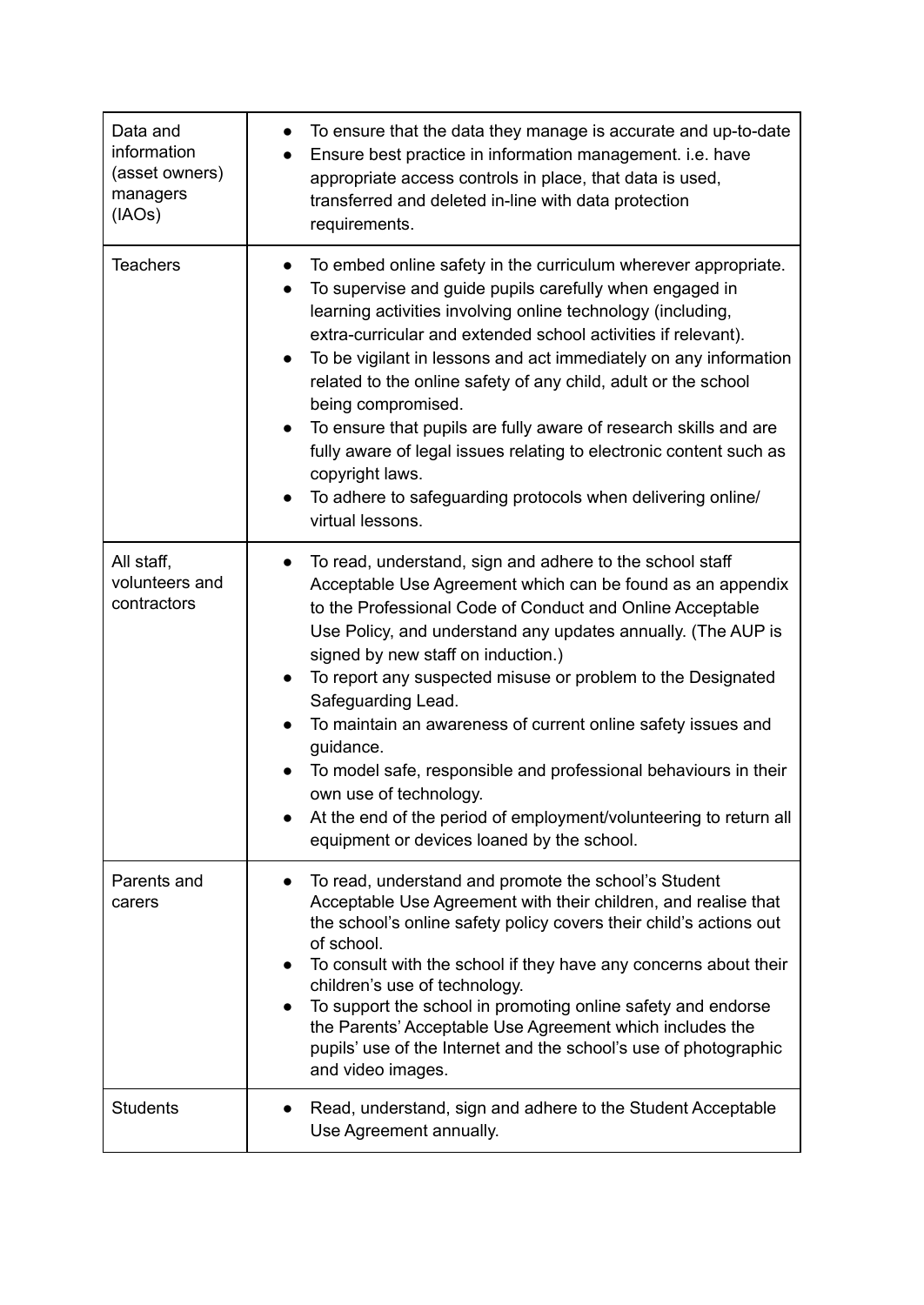|                 | • To understand the importance of adopting safe behaviours and<br>good online safety practice when using digital technologies out<br>of school and realise that the school's online safety policy<br>covers their actions out of school.<br>• To understand the importance of reporting abuse, misuse or<br>access to inappropriate materials.<br>To know what action to take if they or someone they know feels<br>worried or vulnerable when using online technology.<br>• To contribute to any surveys that gathers information on their<br>online experiences. |
|-----------------|--------------------------------------------------------------------------------------------------------------------------------------------------------------------------------------------------------------------------------------------------------------------------------------------------------------------------------------------------------------------------------------------------------------------------------------------------------------------------------------------------------------------------------------------------------------------|
| External groups | To read and sign the Acceptable Use Agreement: School<br>Visitors prior to using technology or the Internet within school.<br>To support the school in promoting online safety.<br>To model safe, responsible and positive behaviours in their own<br>use of technology.                                                                                                                                                                                                                                                                                           |

# **1.3. Communication of policy**

The policy will be communicated to staff/pupils/community in the following ways:

- Posted on the school website
- Linked to on The Source (School 21's internal communications portal)
- Included in the school induction pack for new staff.
- Regular updates and training on online safety for all staff as part of professional development days, the weekly CPD programme, and in briefing notices.
- Acceptable use agreements discussed with staff and pupils at the start of each year.
- Acceptable use agreements to be issued to whole school community, on entry to the school.

# **1.4. Handling incidents**

The school will take all reasonable precautions to ensure online safety.

Staff and pupils are given information about infringements in use and possible sanctions. Online Safety Coordinator acts as first point of contact for any incident.

Any suspected online risk or infringement is reported to Online Safety Coordinator that day Any concern about staff misuse is always referred directly to the Headteacher, unless the concern is about the Headteacher in which case the complainant is referred to the Chair of Governors and the LADO (Local Authority's Designated Officer).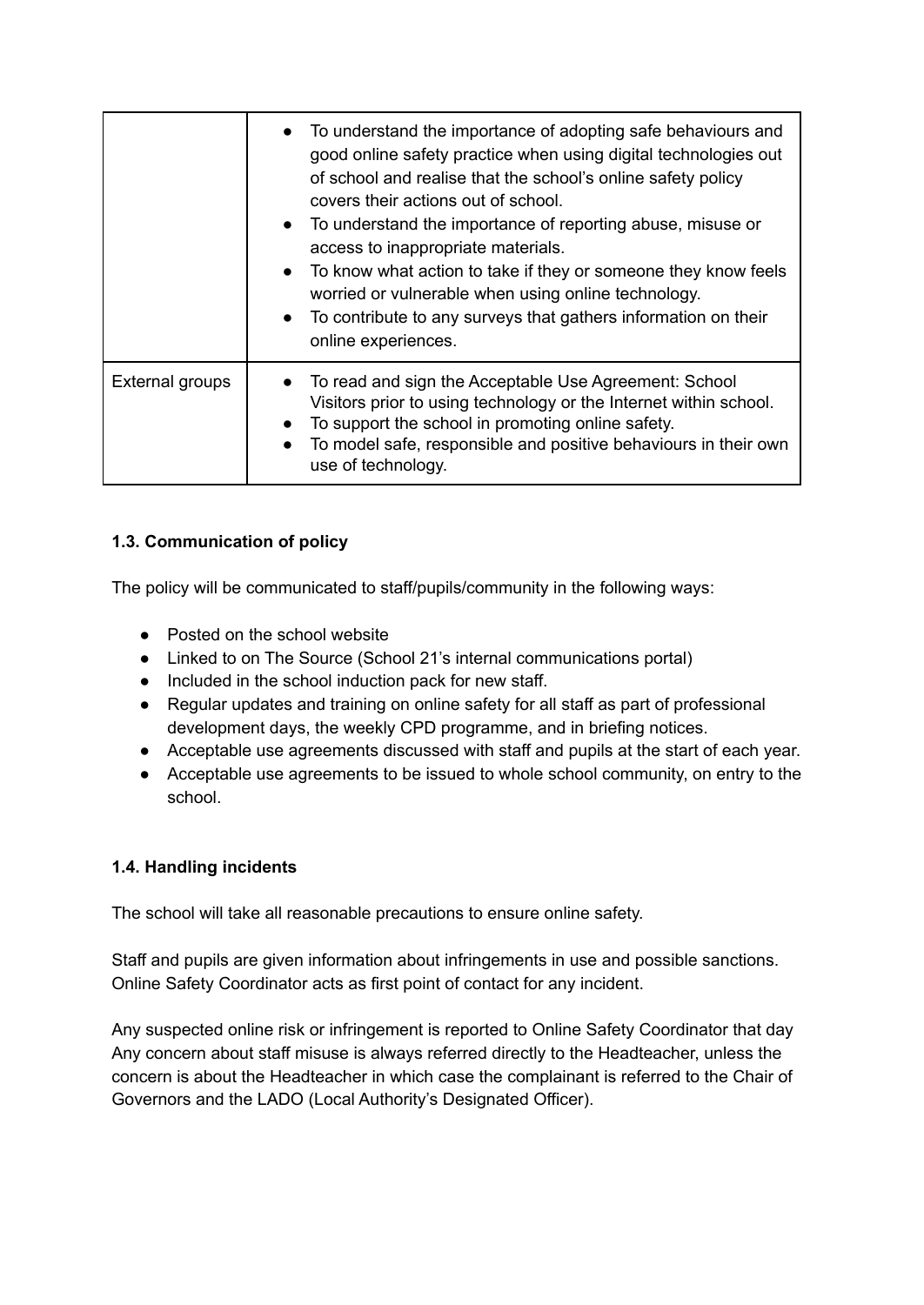#### **1.5. Review and monitoring**

The online safety policy is referenced within other school policies and will be reviewed annually or when any significant changes occur with regard to the technologies in use within the school.

There is widespread ownership of the policy and it has been agreed by the senior leadership. The responsibility for signing it off has been delegated to the Headteacher and is monitored by the Executive Headteacher All amendments to the school online safety policy will be disseminated to all members of staff and pupils.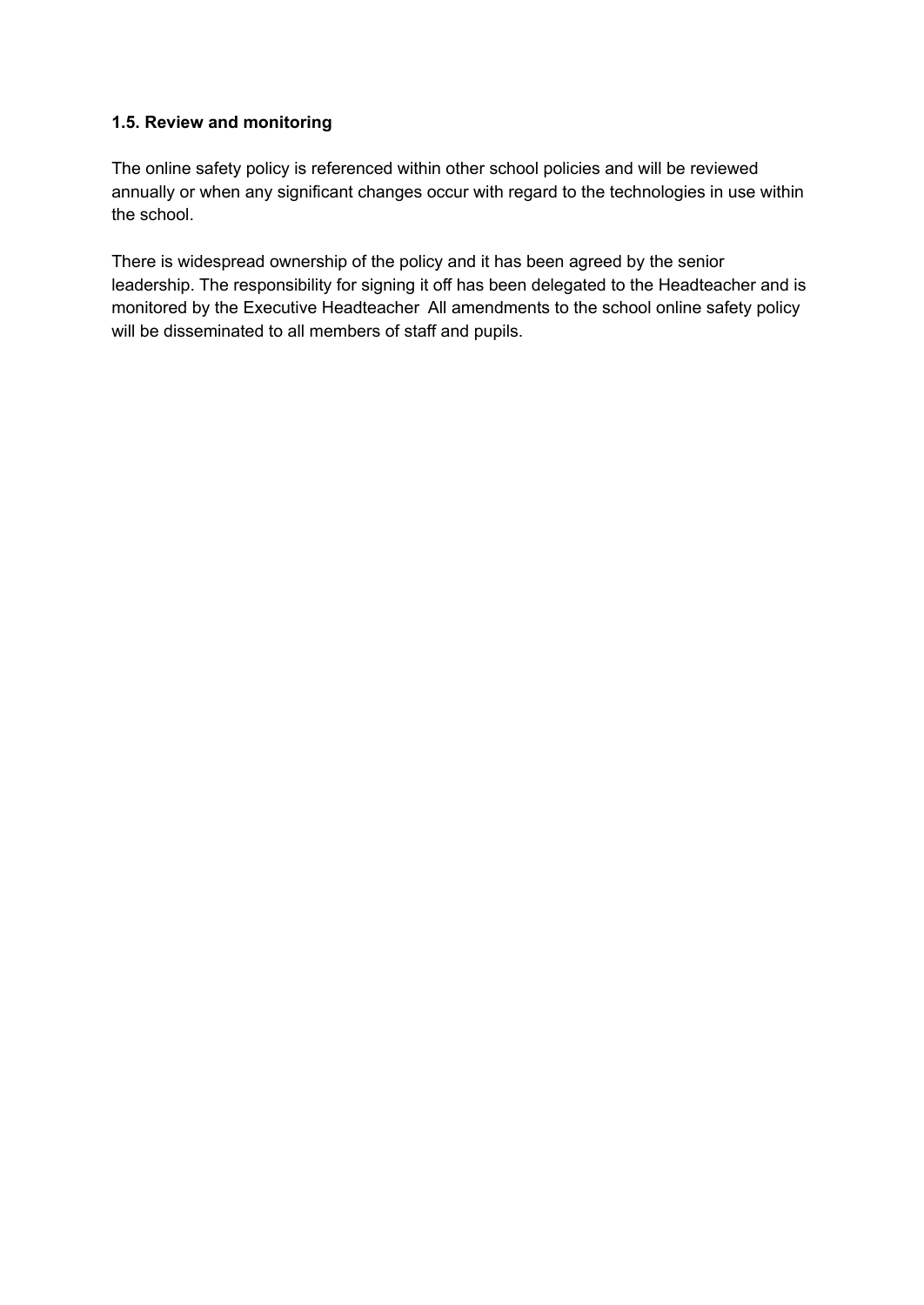## **2. Education and curriculum**

#### **2.1. Student online safety curriculum**

School 21:

- Has a commitment to covering online safety with every student, every year through the pastoral curriculum, tailoring the approach depending on the dangers which are current at the time and the age of the students.
- Covers online safety in other curriculum areas as relevant.
- Plans online use carefully to ensure that it is age-appropriate and supports the learning objectives for specific curriculum areas.
- Reminds students about their responsibilities through the pupil Acceptable Use Agreement at least once a year.
- Ensures staff are aware of their responsibility to model safe and responsible behaviour in their own use of technology, e.g. use of passwords, logging-off, use of content, research skills, copyright.
- Ensures that staff and pupils understand issues around plagiarism; how to check copyright and also know that they must respect and acknowledge copyright/ intellectual property rights.
- Ensure pupils only use school-approved systems and publish within appropriately secure/age-appropriate environments.

#### **2.2. Staff and governor training**

School 21:

- Makes regular training available to staff on online safety issues and the school's online safety education program.
- Provides, as part of the induction process, all new staff and volunteers with information and guidance on the Online Safety Policy and the school's Acceptable Use Agreements.

#### **2.3. Parent awareness and training**

School 21

- Provides induction for parents which includes online safety.
- Runs a rolling programme of online safety advice, guidance and training for parents.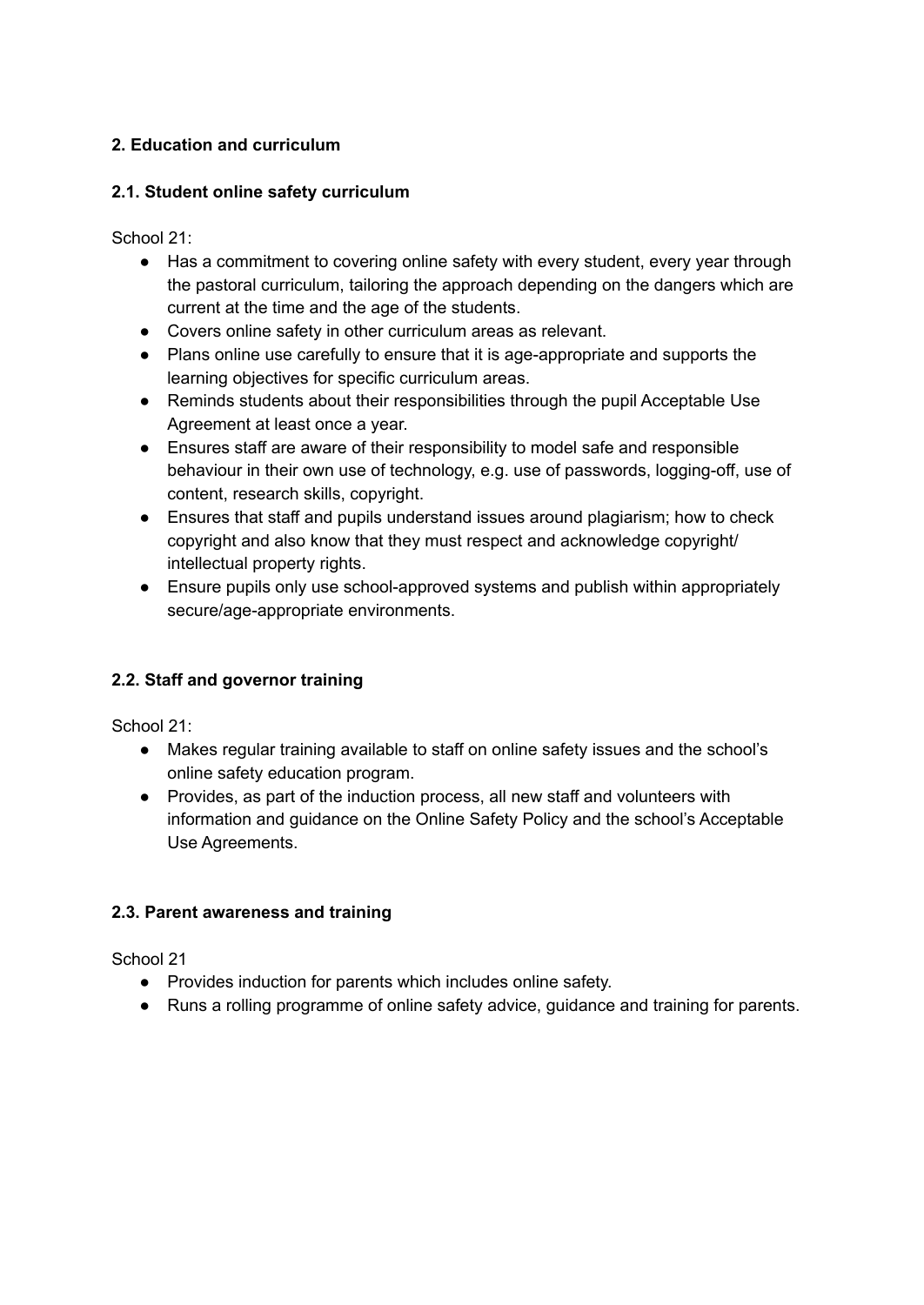#### **3. Expected conduct and incident management**

#### **3.1. Expected conduct**

#### **3.1.1. All users**

In School 21, all users:

- Are responsible for using the school IT and communication systems in accordance with the relevant Acceptable Use Agreements
- Understand the significance of misuse or access to inappropriate materials and are aware of the consequences
- Understand it is essential to report abuse, misuse or access to inappropriate materials and know how to do so
- Understand the importance of adopting good online safety practice when using digital technologies in and out of school
- Know and understand school policies on the use of mobile and handheld devices including cameras

#### **3.1.2. Staff, volunteers and contractors:**

In School 21, all staff, volunteers and contractors:

- Know to be vigilant in the supervision of children at all times, as far as is reasonable, and uses common-sense strategies in learning resource areas where older pupils have more flexible access.
- Know to take professional, reasonable precautions when working with pupils, previewing websites before use; using age-appropriate (pupil friendly) search engines where more open Internet searching is required with younger pupils.

#### **3.1.3. Parents/Carers**

In School 21, parents/carers:

- Are required to provide consent for pupils to use the Internet, as well as other technologies, as part of the online safety acceptable use agreement form.
- Should know and understand what the school's 'rules of appropriate use for the whole school community' are and what sanctions result from misuse.

#### **3.2. Incident management**

At School 21:

- There is strict monitoring and application of the online safety policy and a differentiated and appropriate range of sanctions.
- All members of the school are encouraged to be vigilant in reporting issues, in the confidence that issues will be dealt with quickly and sensitively, through the school's escalation processes.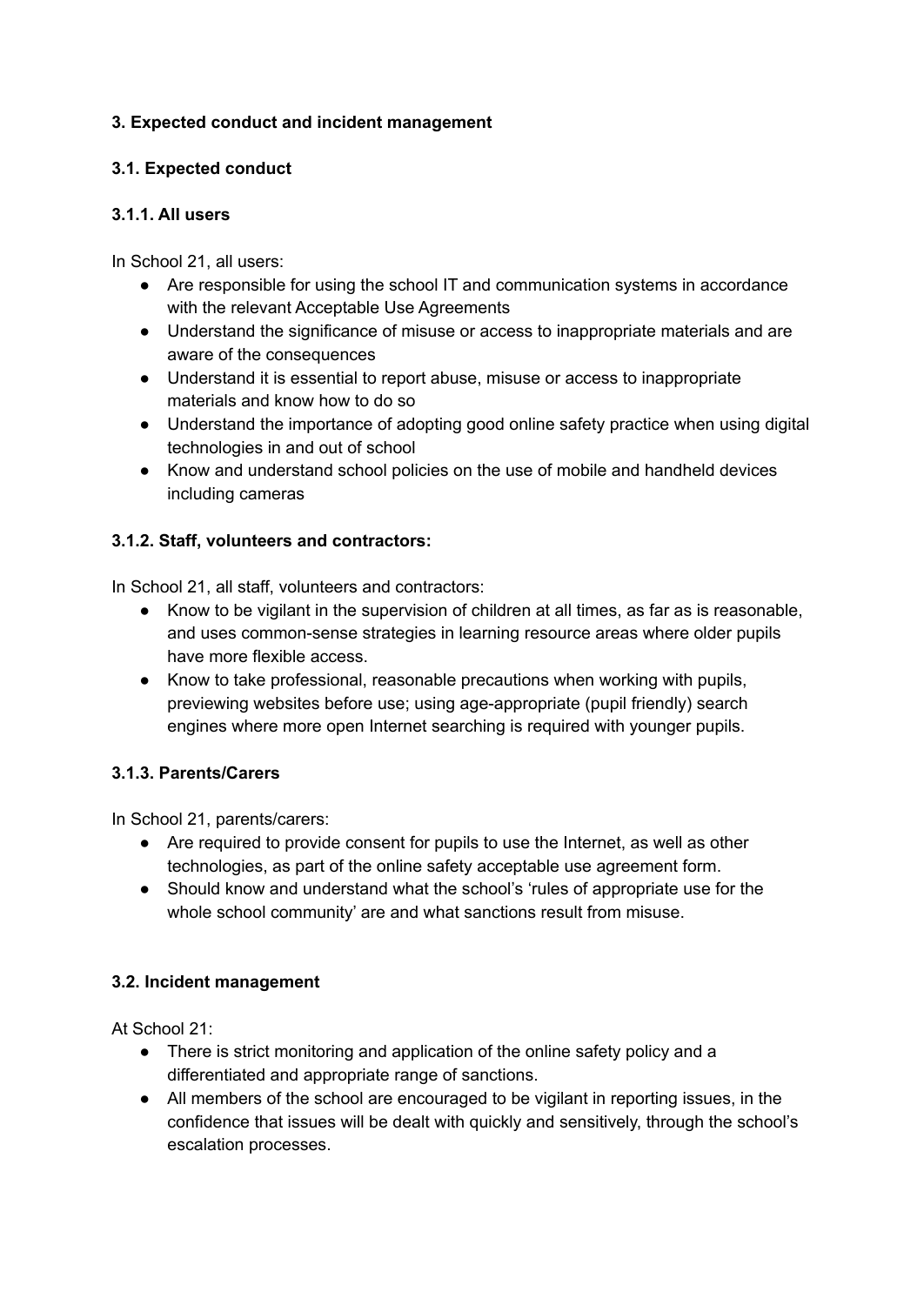- Support is actively sought from other agencies as needed (i.e. the local authority, Securly, UK Safer Internet Centre helpline, CEOP, Prevent Officer, Police, IWF) in dealing with online safety issues.
- Monitoring and reporting of online safety incidents and the response to these takes place and contribute to developments in policy and practice in online safety within the school.
- Parents/carers are informed of online safety incidents involving young people for whom they are responsible.
- The Police are contacted if a member of staff or the student body receives online communication that is considered to be particularly disturbing or breaks the law.
- We immediately refer any suspected illegal material to the appropriate authorities Police, Internet Watch Foundation.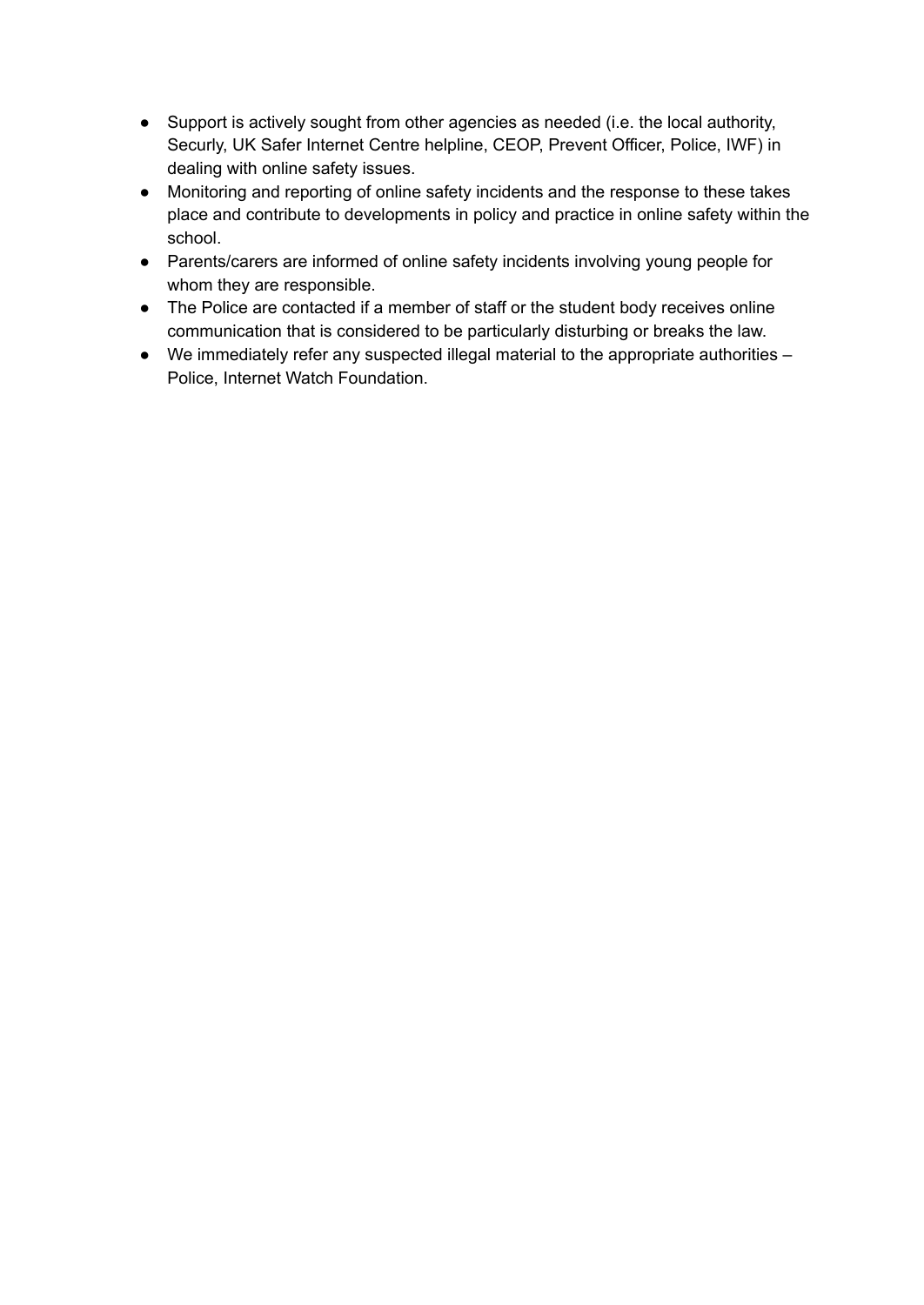#### **4. Managing the IT infrastructure**

#### **4.1. Internet access, security and filtering**

School 21:

- Informs all users that internet, email and productivity software use can be and is monitored. This is both the case in school, when using a school device or the school's internet systems, or, for students, at home when using a school-issued mobile device (iPad).
- Has internet provided through RM broadband, which is a UK Safer Internet Centre recognised educational internet service provider.
- Uses Securly's filtering system which blocks sites that fall into categories (e.g. adult content, race hate, gaming etc.). All changes to the filtering policy are consulted on, logged and only available to staff with the approved 'web filtering management' status (the IT team and the Online Safety Coordinator).
- Ensures network health through use of Microsoft's Windows 10 antivirus software.
- Uses DfE approved systems including DfE S2S to send 'protect-level' (sensitive personal) data over the internet.
- Uses encrypted cloud-based services where staff need to access 'protect-level' (sensitive personal) data off-site.
- Works in partnership with Google and Securly to ensure any concerns about the system are communicated so that systems remain robust and protect students.

# **4.2. Network management**

School 21

- Uses individual, audited logins for all students from Year 3 to Year 13, and all adult users.
- Uses guest accounts occasionally for external or short term visitors for temporary access to appropriate services.
- Uses teacher 'remote' management control tools for controlling workstations/viewing users/setting-up applications and internet web sites, where useful.
- Has additional local network monitoring/auditing software installed.
- Ensures the Network Manager is up-to-date with services and policies related to network management safety.
- Has daily backup of school data (admin and curriculum).
- Uses secure, cloud storage for data storage and backup that conforms to DfE guidance.
- Storage of all data the school conforms to the EU and UK data protection requirements.
- Storage of data online, will conform to the EU data protection directive where storage is hosted within the EU.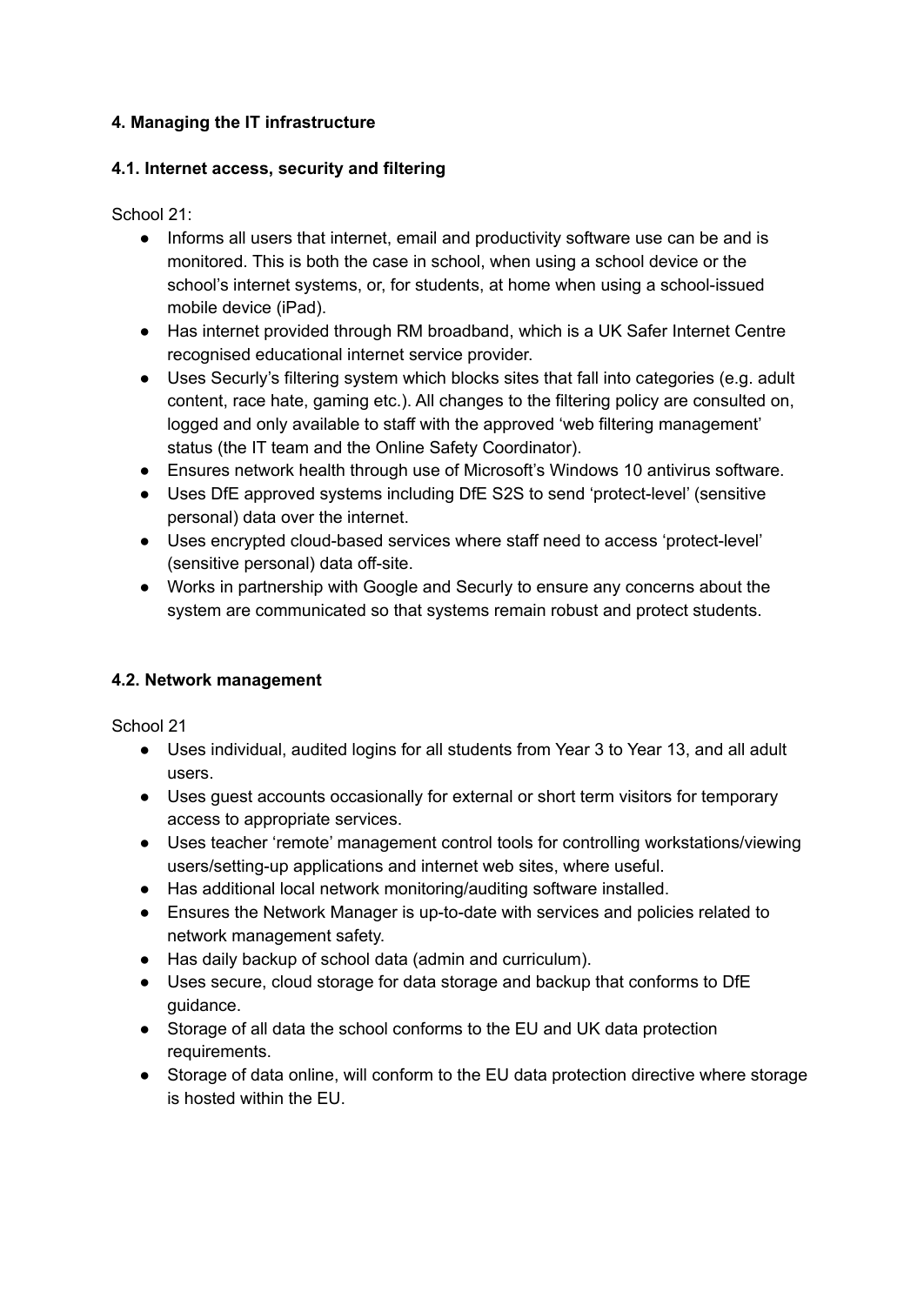To ensure the network is used safely, School 21:

- Ensures staff read, understand the school's Online Safety Policy. Following this, they sign the Online Acceptable Use Agreement and are set-up with internet, email access and network access.
- Access to online services is through a unique, audited username and password. The same credentials are used to access the school's network. All pupils in Year 3 and above have their own unique username and password which gives them access to the Internet and other services.
- Makes clear that no one should log on as another user and makes clear that pupils should never be allowed to log-on or use teacher and staff logins.
- Has set-up the network with a shared work area for pupils and one for staff. Staff and pupils are shown how to save work and access work from these areas.
- Requires all users to log off when they have finished working or are leaving the computer unattended.
- Ensures all equipment owned by the school and/or connected to the network has up-to-date virus protection.
- Makes clear that staff are responsible for ensuring that any computer or laptop loaned to them by the school, is used primarily to support their professional responsibilities.
- Makes clear that staff accessing LA systems do so in accordance with any Corporate policies e.g. Borough email or Intranet; finance system, Personnel system etc.
- Maintains equipment to ensure Health and Safety policy is followed.
- Ensures that access to the school's network resources from remote locations by staff is audited and restricted and access is only through school/LA approved systems.
- Does not allow any outside agencies to access the network remotely except where there is a clear professional need and then access is audited, restricted and is only through approved systems.
- Has a clear disaster recovery system in place that includes a secure, remote offsite backup of data.
- Uses secure data transfer. This includes DfE secure S2S website for all CTF files sent to other schools.
- Ensures that all student level data or personal data sent over the internet is encrypted or only sent within the approved secure system in our LA or through USO secure file exchange (USO FX).
- Has a wireless network which is secured to industry, enterprise standard security level.
- Has ensured that all IT and communications systems have been installed professionally and are regularly reviewed to ensure they meet health and safety standards.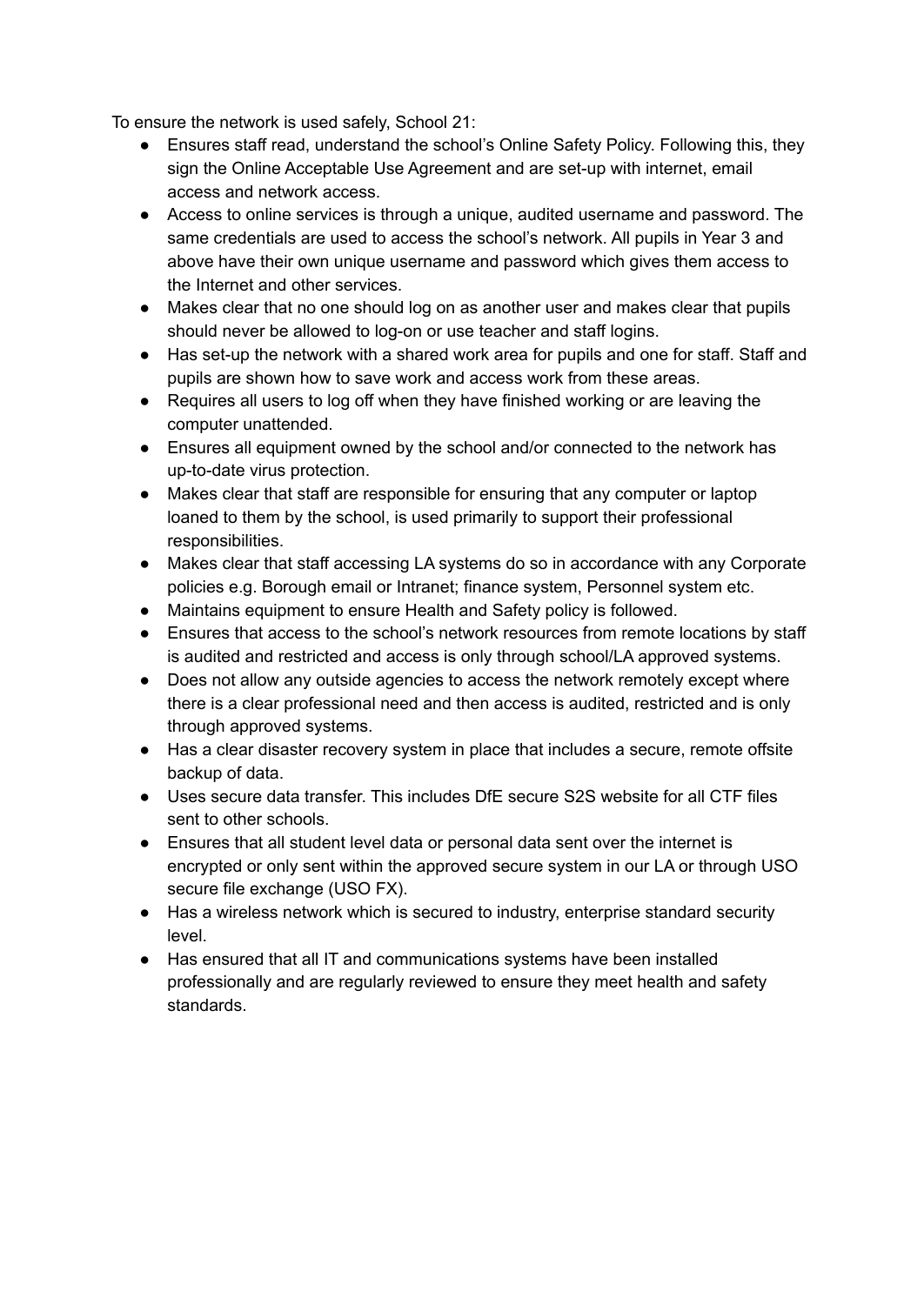#### **4.3. Password policy**

- School 21 makes it clear that staff and pupils must always keep their passwords private - they must not share with others.
- If a password is compromised the IT Manager and Online Safety Coordinator should be notified immediately.
- All staff have their own unique username and private passwords to access school systems. Staff are responsible for keeping their password(s) private.
- A password policy has been applied to the network which forces all users to set a secure password and change regularly (Usually 60 days).
- For mobile devices, a secure pin is required to unlock the device at all times.
- Staff who have access and use critical or sensitive systems are strongly advised to use two factor authentication to further enhance security.

# **4.4. Email**

School 21:

- Provides staff with an email account for their professional use and makes clear personal email should be through a separate account.
- Uses anonymous or group email addresses, for example info@school21.org.uk or department email addresses.
- Will contact the Police if one of our staff or students receives an email that we consider is particularly disturbing or breaks the law.
- Will ensure that email accounts are maintained and up to date
- Will use a number of technologies to help protect users and systems from unsolicited, spam or infected emails.

Pupils:

● Students are taught about the online safety of using email both in school and at home.

Staff:

- Staff only use the school email system for professional purposes.
- Never use email to transfer staff or student personal data. 'Protect-level' data should never be transferred by email. If there is no secure file transfer solution available for the situation, then the data / file must be protected with security encryption.
- Should never put personal or identifiable information (such as a pupil's name) in the subject line of an email.
- The language in which email is written is often less formal and more open to misinterpretation than a written memo or a formal letter. Remember that email should be laid out and formulated to School 21 standards for written communication.
- All school email is disclosable under the Freedom of Information and Data Protection legislation. Beware that anything you write in an email could potentially be made public.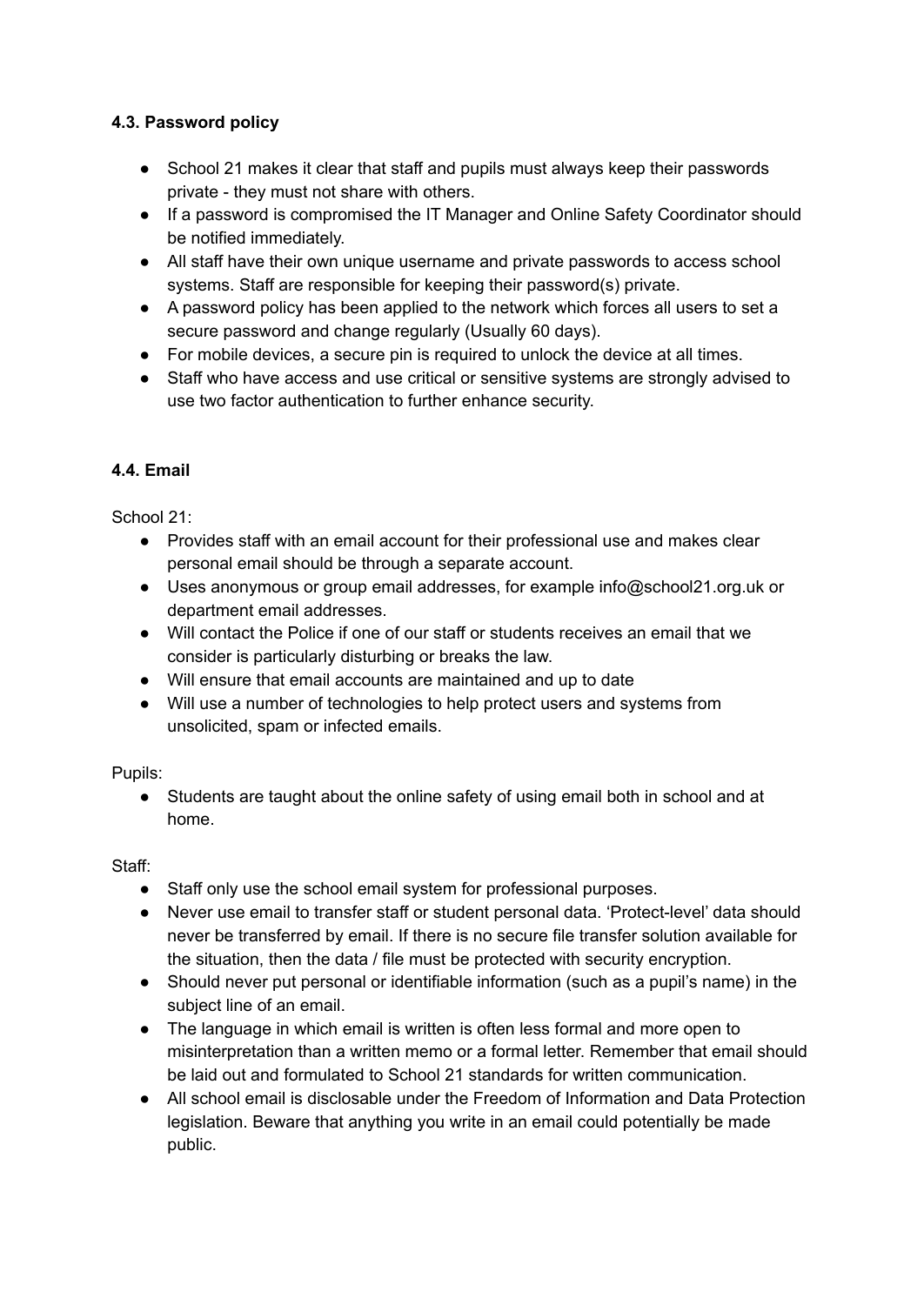- Emails can remain in a system or a period of time after you have deleted them. You must remember that although you may have deleted your copy of the email, the recipients may not and therefore there will still be copies in existence. These copies could be discloseable under the Freedom of Information Act 2000 and the Data Protection Act 1998.
- Agreement entered into an email can form a contract. You need to be aware of this if you enter into an agreement with anyone, especially external contractors. Individual members of staff should not enter into agreements either with other members of staff internally or with external contractors unless they are authorised to do so.
- Email is primarily a communication tool, and email applications are not designed for keeping email as a record. Email that needs to be kept should be identified by content e.g. does it form part of a pupil record? The retention of the email can then correspond with the classes of record according to content in the Records Management Policy. All attachments in email should be saved into an appropriate electronic filing system or printed out and placed in paper files.

#### **4.5. School website**

- The Headteacher, supported by the Governing body, takes overall responsibility to ensure that the website content is accurate and the quality of presentation is maintained.
- The school website complies with statutory DfE requirements.
- The contact details on the website will be the school's address, email and telephone number. Staff or students' personal information will not be published, unless consent has been given.
- Most material is the school's own work; where other's work is published or linked to, we credit the sources used and state clearly the author's identity or status.
- Student photographs published on the web do not have full names attached.
- We do not use pupils' names when saving images in the file names or in the tags when publishing to the school website.
- The administrator account for the school website will be safeguarded with an appropriately strong password.

#### **4.6. Online learning spaces**

- All members of staff manage the school's online learning space (e.g. Google Classroom). Depending on their role, they have responsibility for different parts.
- All members of the school community are able to upload and share on these learning spaces.
- Photographs and videos uploaded to the school's online environment will only be accessible by members of the school community.
- In school, students are only able to upload and publish within school approved cloud systems.
- Staff adhere to the safeguarding protocol for virtual learning laid out in Appendix 4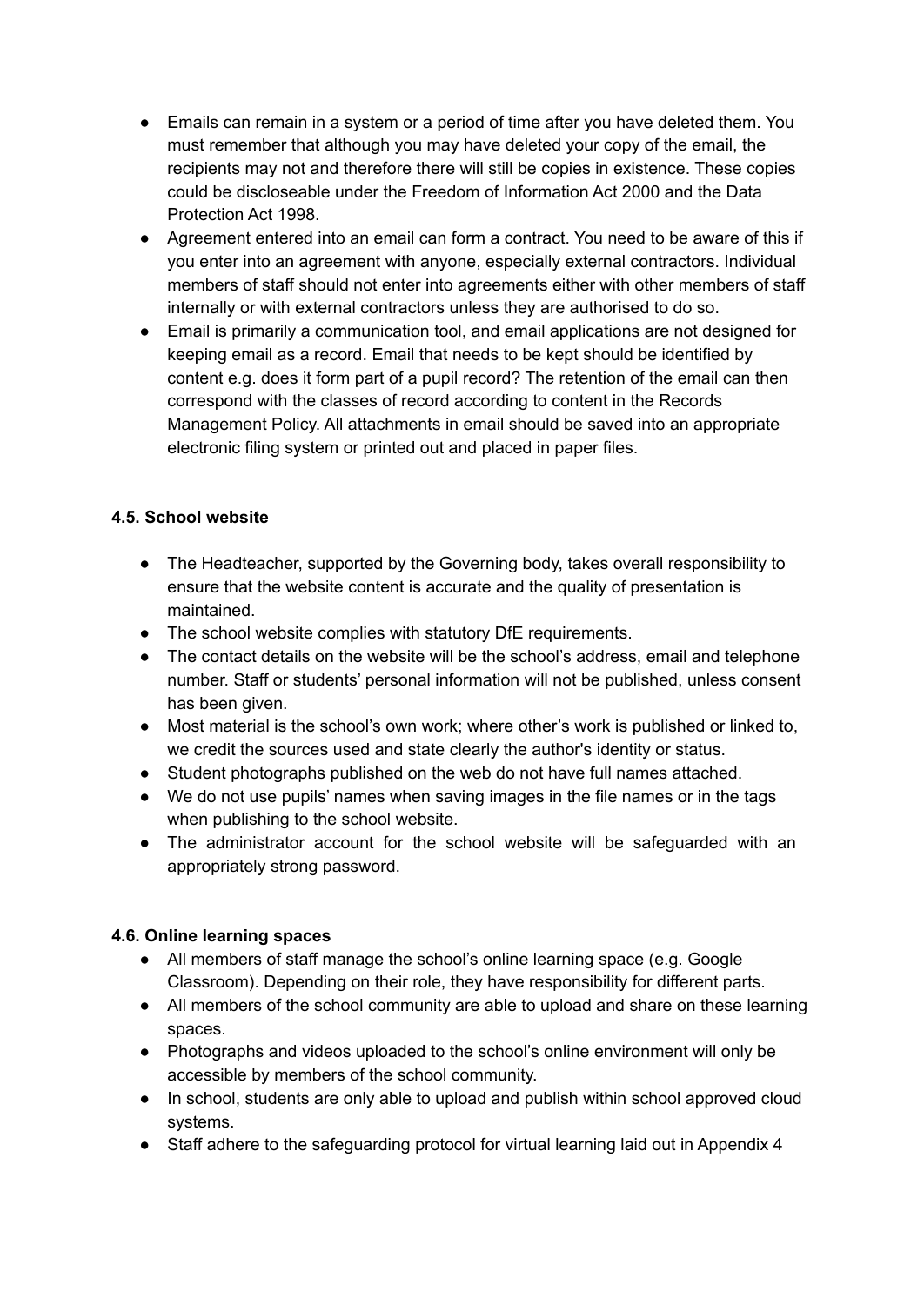## **4.7. Social networking**

#### **4.7.1. Staff, volunteers and contractors**

- Staff are instructed to always keep professional and private communication separate.
- Teachers are instructed not to run social network spaces for student use on a personal basis or to open up their own spaces to their students, but to use the schools' preferred system for such communications.
- The use of any school approved social networking will adhere to the conditions set out below.

School staff will ensure that in private use:

- Any references made on social media to students, parents/carers, staff or anything related to school must be professional.
- When references to students are made, permission must be sought and names omitted.
- School staff should not be online friends with any student. Any exceptions must be approved by the Headteacher.
- They do not engage in online discussion on personal matters relating to members of the school community.
- Personal opinions should not be attributed to the school and personal opinions must not compromise the professional role of the staff member, nor bring the school into disrepute.
- Security settings on personal social media profiles are regularly checked to minimise risk of loss of personal information.

#### **4.7.2. Students**

- We follow guidance from the UK Safer Internet Centre to teach students about social networking, acceptable behaviours and how to report misuse, intimidation or abuse. This is delivered through our online safety curriculum work.
- Students are required to sign and follow our (age appropriate) Student Acceptable Use Agreement.

#### **4.7.3. Parents/carers**

- Parents are reminded about social networking risks and protocols through our parental Acceptable Use Agreement and additional communications materials when required.
- Are reminded that they need to ask permission before uploading photographs, videos or any other information about other people.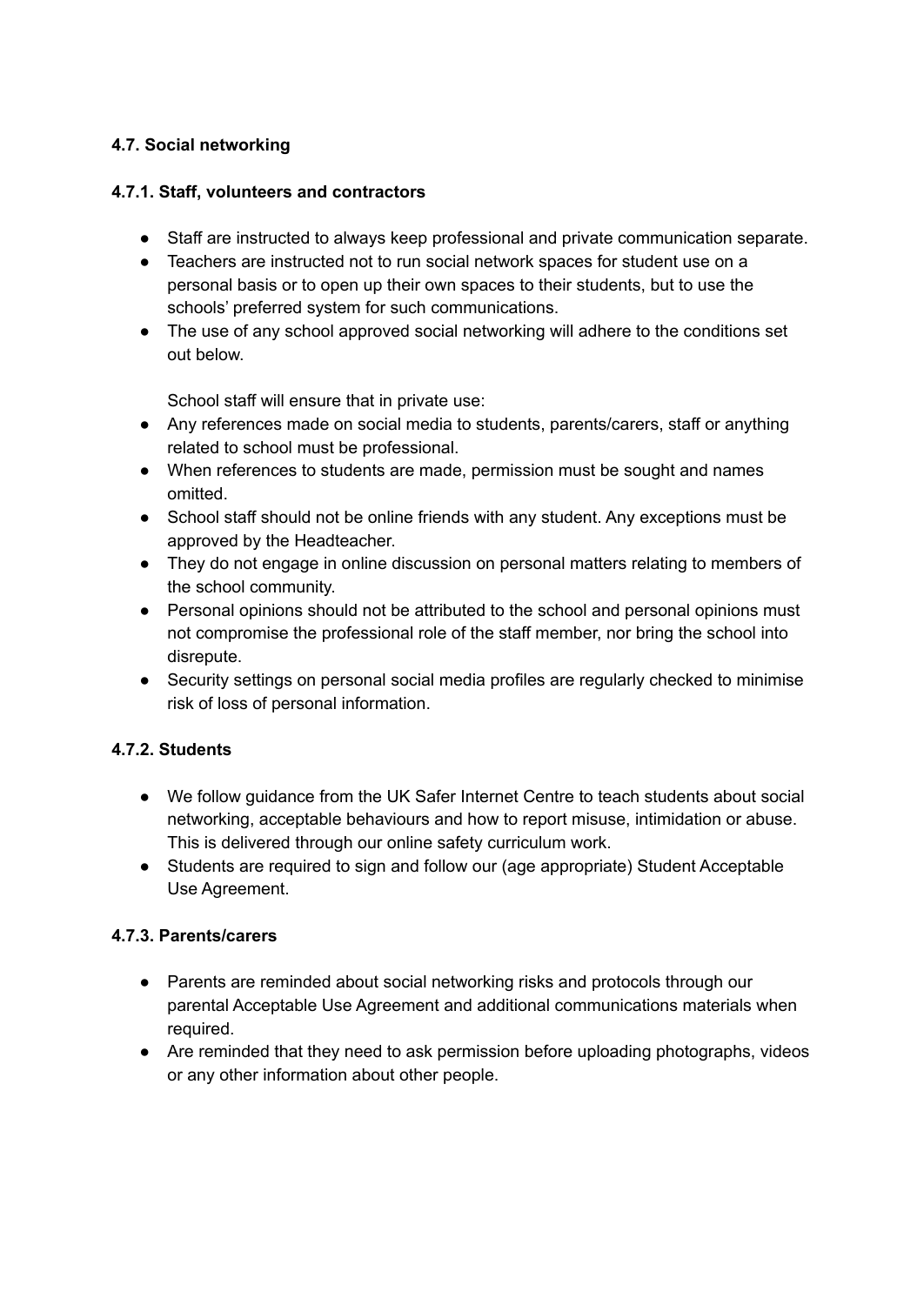#### **4.8. CCTV and video recordings**

#### **4.8.1. CCTV operation**

- We have CCTV installed (both internally and externally) in the school for the purpose of enhancing the security of the building and for staff and student safety.
- The CCTV surveillance at the school is intended for the purpose of:
	- Protecting the school buildings and school assets, both during and after school hours;
	- Promoting the health and safety of staff, students and visitors;
	- Preventing bullying
	- Reducing the incidence of crime and anti-social behaviour (including theft, vandalism);
	- Supporting the police and other government agencies with enquiries
	- Assisting in identifying, apprehending and prosecuting offenders; and
	- Ensuring that the school rules and behavioural structures are respected so that the school can be properly managed.
- The use of CCTV is clearly signposted in the school. The CCTV system is owned and operated by the school, the deployment of which is determined by the school's leadership team.
- Some of the cameras in operation have the ability to record sound for identifications reasons.
- The operation and recordings are managed by the department heads of the facilities and IT teams, and can be requested and viewed by any member of staff. A log of all requested recordings is kept by the facilities and IT department heads. All staff are made aware of the restrictions in relation to access and disclosure of recorded images. We will not reveal any recordings or create any copies without appropriate permission.
- Recorded data is kept and stored on the school site. Recorded data will not be retained for longer than 14 days except where the image identifies an issue and is retained specifically in the context of an investigation/prosecution of that issue.

# **4.8.2. Covert monitoring**

The school retains the right in exceptional circumstances to set up covert monitoring. For example:

- Where there is good cause to suspect that an illegal or serious unauthorised action(s), is taking place, or where there are grounds to suspect serious misconduct.
- Where notifying the individuals about the monitoring would seriously prejudice the reason for making the recording.

In these circumstances, authorisation must be obtained beforehand from the Head Teacher. Covert Monitoring may take place in classrooms when the above circumstances are satisfied. Covert Monitoring used in classrooms will never be used to observe or assess a teacher's professional performance, or to contribute to capability proceedings. Covert Monitoring will cease following completion of an investigation. Cameras sited for the purpose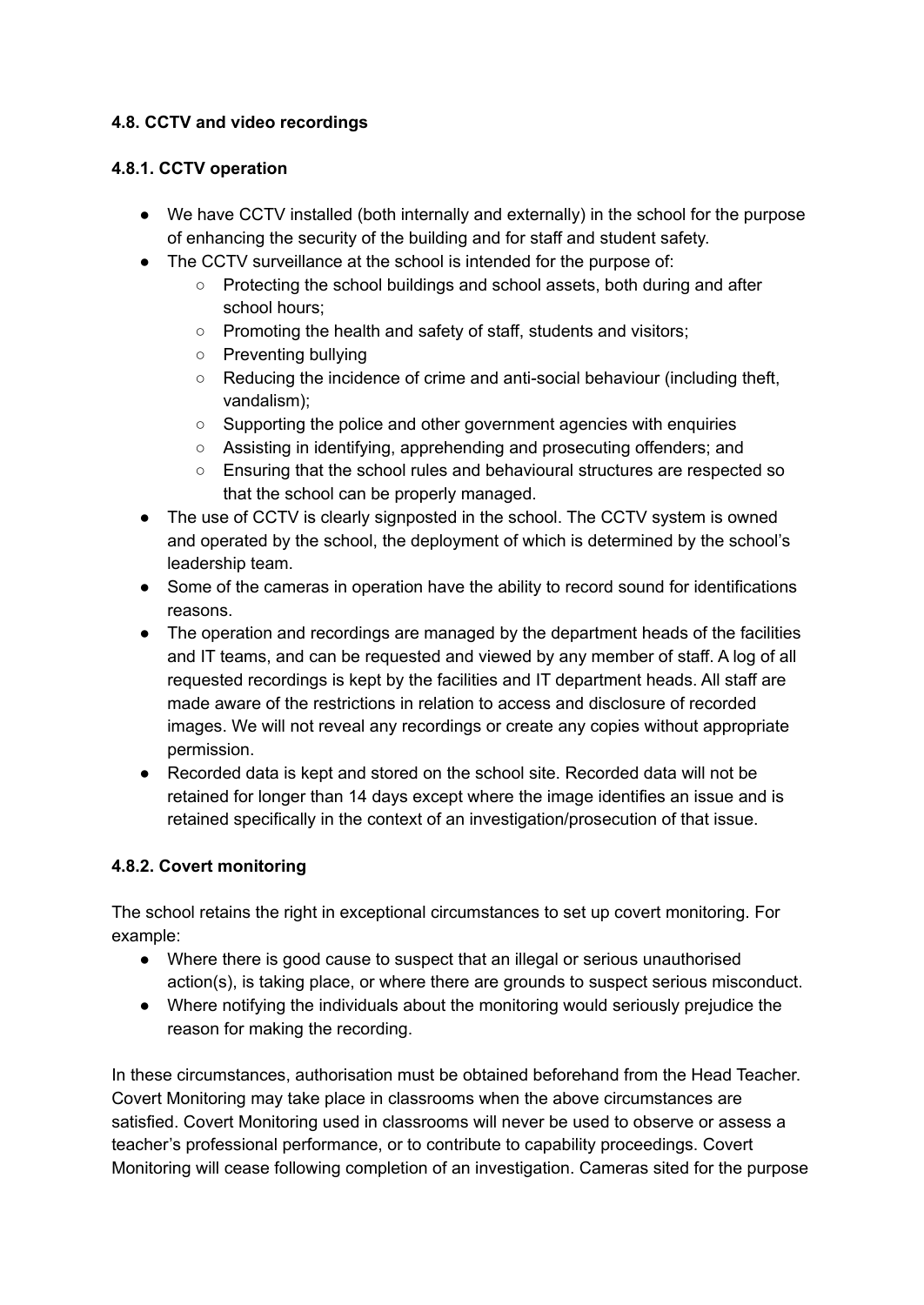of covert monitoring will not be used in areas which are reasonably expected to be private, for example toilets/changing areas.

## **4.8.3. Data protection**

- Any individual recorded in any CCTV image is a data subject for the purposes of the Data Protection Legislation, and has the right to request access to those images.
- Any individual who requests access to images of themselves will be considered to have made a subject access request pursuant to the Data Protection Legislation and the GDPR.
- All requests should be made in writing to the Head Teacher or Data Protection Officer.
- Individuals submitting requests for access will be asked to provide sufficient information to enable the footage relating to them to be identified. For example, date, time and location.

If the footage contains images of other individuals then the school must consider whether:

- The request requires the disclosure of the images of individuals other than the requester, for example whether the images can be distorted so as not to identify other individuals.
- The other individuals in the footage have consented to the disclosure of the images, or their consent could be obtained,
- If not, then whether it is otherwise reasonable in the circumstances to disclose those images to the individual making the request.

The school reserves the right to refuse access to CCTV footage where this would prejudice the legal rights of other individuals or jeopardise an ongoing investigation.

- The School will only disclose recorded CCTV images to third parties where it is permitted to do so in accordance with the Data Protection Legislation and the GDPR.
- CCTV images will only be disclosed to law enforcement agencies in line with the purposes for which the CCTV system is in place.

#### **4.8.4. Lesson recording equipment**

- We use specialist lesson recording equipment (IRIS Connect) on occasions as a tool to share best teaching practice.
- We seek permissions from parents yearly, and only record students where permission has been granted.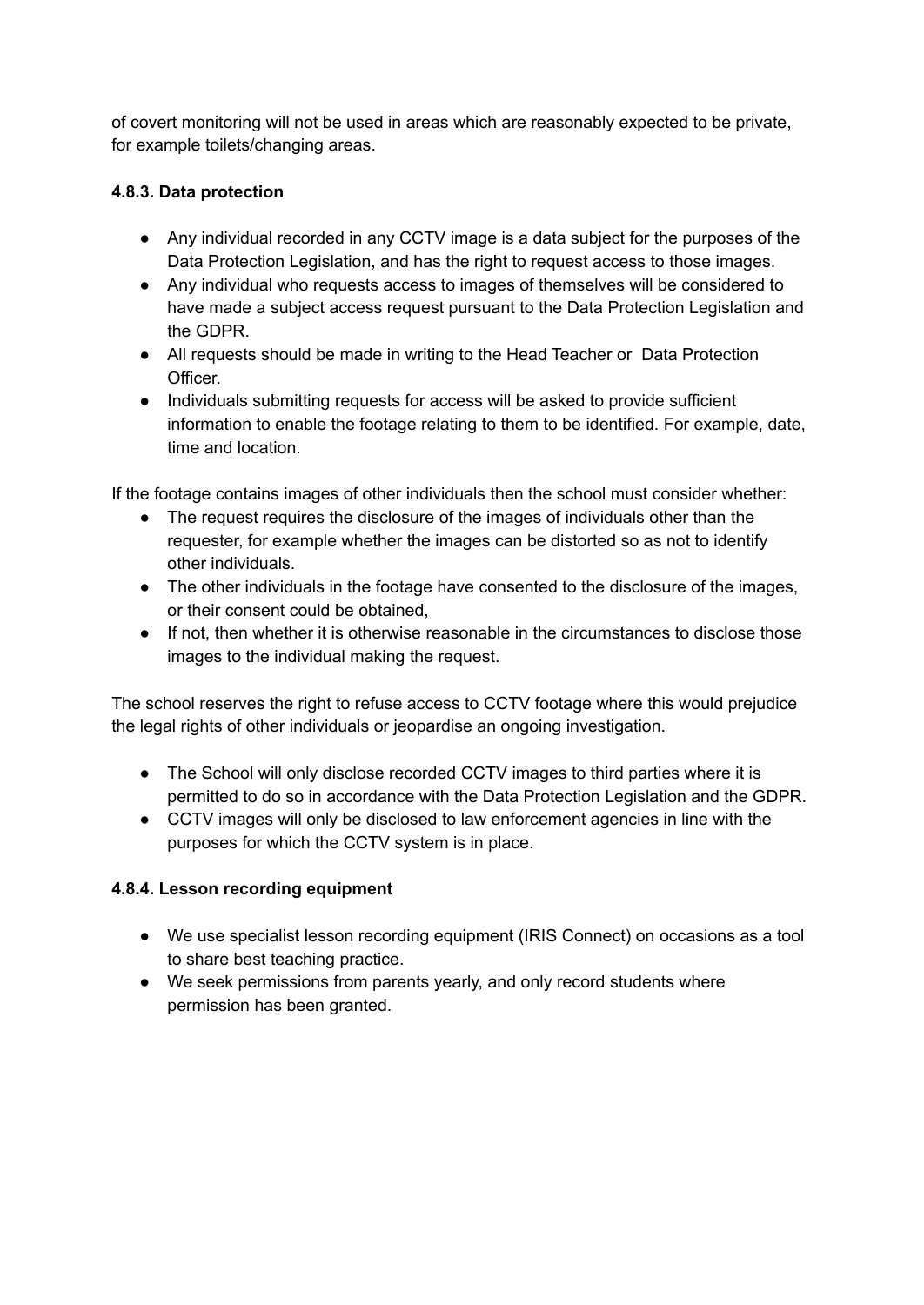#### **4.9. Data security - Management Information System access and data transfer**

#### **4.9.1. Strategic and operational practices**

At this school:

- [Judicium](https://www.judiciumeducation.co.uk/data-protection-officer) is the Senior Information Risk Officer (SIRO).
- Staff are clear who the key contact(s) for key school information (the Information Asset Owners) are. We have listed the information asset owners on the School 21 Source.
- We ensure staff know who to report any incidents where data protection may have been compromised.
- All staff are DBS checked and records are held in a single central record

# **4.9.2. Technical Solutions**

- Staff have secure area(s) on the network to store sensitive files.
- We require staff to logout of systems when leaving their computer, but also enforce lock-out after 30 minutes idle time.
- All servers are in secure remote locations, and managed by Capita.

#### **4.10. Asset disposal**

- Details of all school-owned hardware are recorded in a hardware inventory.
- Details of all school-owned software are recorded in a software inventory.
- Disposal of any equipment will conform to The Waste Electrical and Electronic
- Equipment Regulations 2006 and/or The Waste Electrical and Electronic Equipment (Amendment) Regulations 2007. Further information can be found on the Environment Agency website.
- Where any protected or restricted data has been held we get a certificate of secure deletion for any server that once contained personal data.

# **4.11. Equipment and digital content**

#### **4.11.1. Mobile devices**

- Mobile devices brought into school are entirely at the staff member, student, parent or visitor's own risk.
- Mobile devices brought into school are the responsibility of the device owner. The school accepts no responsibility for the loss, theft or damage of personally-owned mobile devices.
- Mobile devices are not permitted to be used in certain areas within the school site, e.g. changing rooms and toilets. 'Mobile-free' signs to this effect are displayed.
- School provided or approved mobile devices will only be used as part of an approved and directed curriculum-based activity with consent from Headteacher / SLT.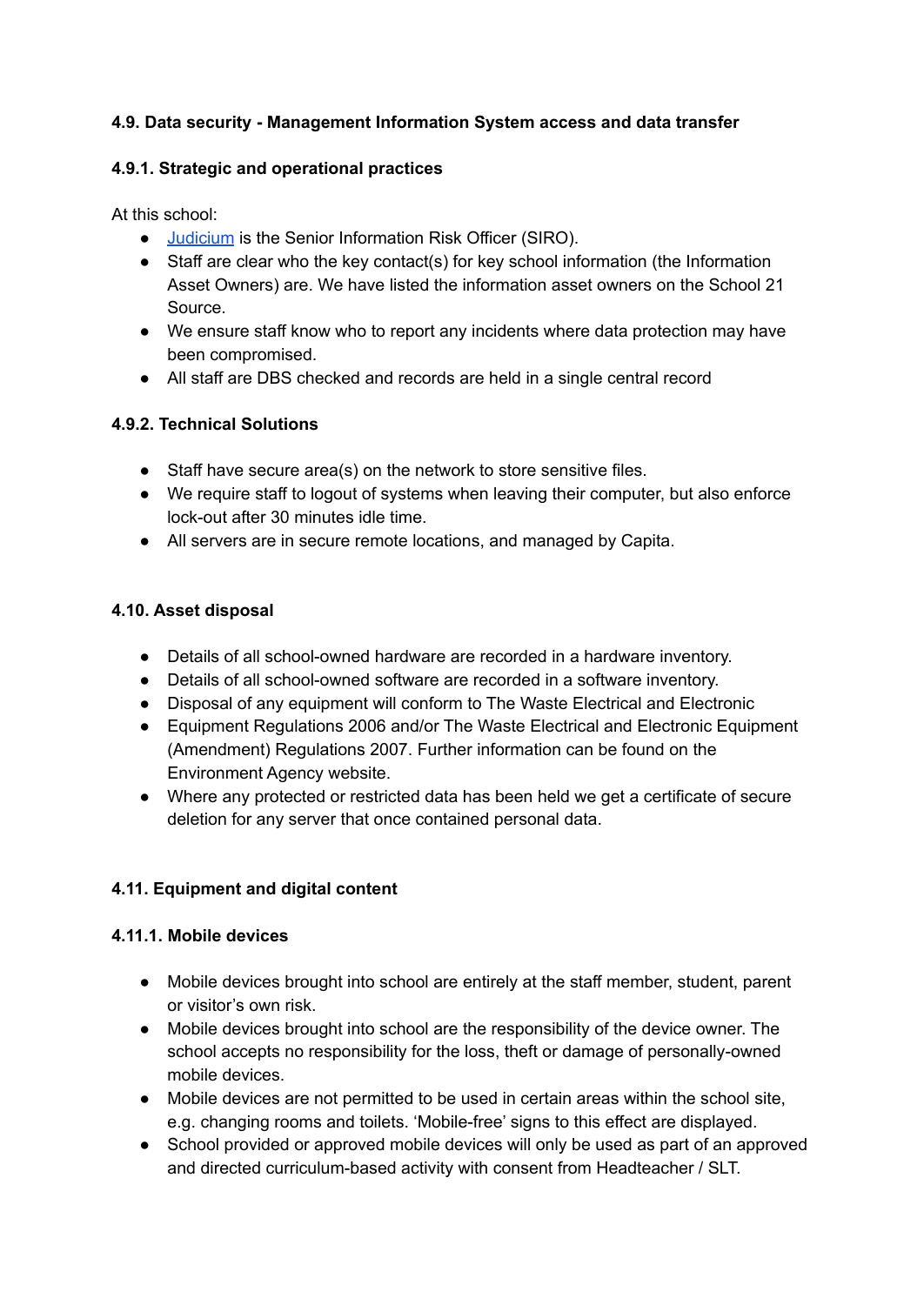- Personal mobile devices will not be used during lessons or formal school time unless as part of an approved and directed curriculum-based activity with consent from Headteacher / SLT.
- Student personal mobile devices, which are brought into school, must be turned off (not placed on silent) and stored out of sight on arrival at school. They must remain turned off and out of sight until the end of the day.
- The Bluetooth or similar function of a mobile device should be switched off at all times and not be used to send images or files to other mobile devices.
- Personal mobile devices will only be used during lessons with permission from the teacher.
- No images or videos should be taken on mobile devices without the prior consent of the person or people concerned.
- The recording, taking and sharing of images, video and audio on any personal mobile device is to be avoided, except where it has been explicitly agreed by the Headteacher. Such authorised use is to be recorded. All mobile device use is to be open to monitoring scrutiny and the Headteacher is able to withdraw or restrict authorisation for use at any time, if it is deemed necessary.
- The school reserves the right to search the content of any mobile devices on the school premises where there is a reasonable suspicion that it may contain illegal or undesirable material, including pornography, violence or bullying. Staff mobile devices may be searched at any time as part of routine monitoring by request of the Headteacher.
- If a student needs to contact his or her parents or carers, they will be allowed to use a school phone. Parents are advised not to contact their child via their mobile phone during the school day, but to contact the school office.
- Staff may use their phones during break times. If a staff member is expecting a personal call they should schedule this outside of their student contact time.

# **4.11.2. Communication devices**

- Staff are not permitted to use their own mobile phones or devices in a professional capacity, such as for contacting children, young people or their families within or outside of the setting.
- Where contact with students and their families need to occur outside of school hours and from a personal mobile phone, staff are expected to install the application "Communicator GO 5" and use it to contact families.
- If members of staff have an educational reason to allow children to use mobile phones or a personally-owned device as part of an educational activity, then it will only take place when approved by the senior leadership team.
- In an emergency where a staff member doesn't have access to a school-owned device, they should use their own device and hide their own mobile number (by inputting 141) for confidentiality purposes and then report the incident to the Headteacher / Designated Officer.
- If a member of staff breaches the school policy then disciplinary action may be taken.
- Phones and devices must not be taken into examinations. Students found in possession of a mobile device during an exam will be reported to the appropriate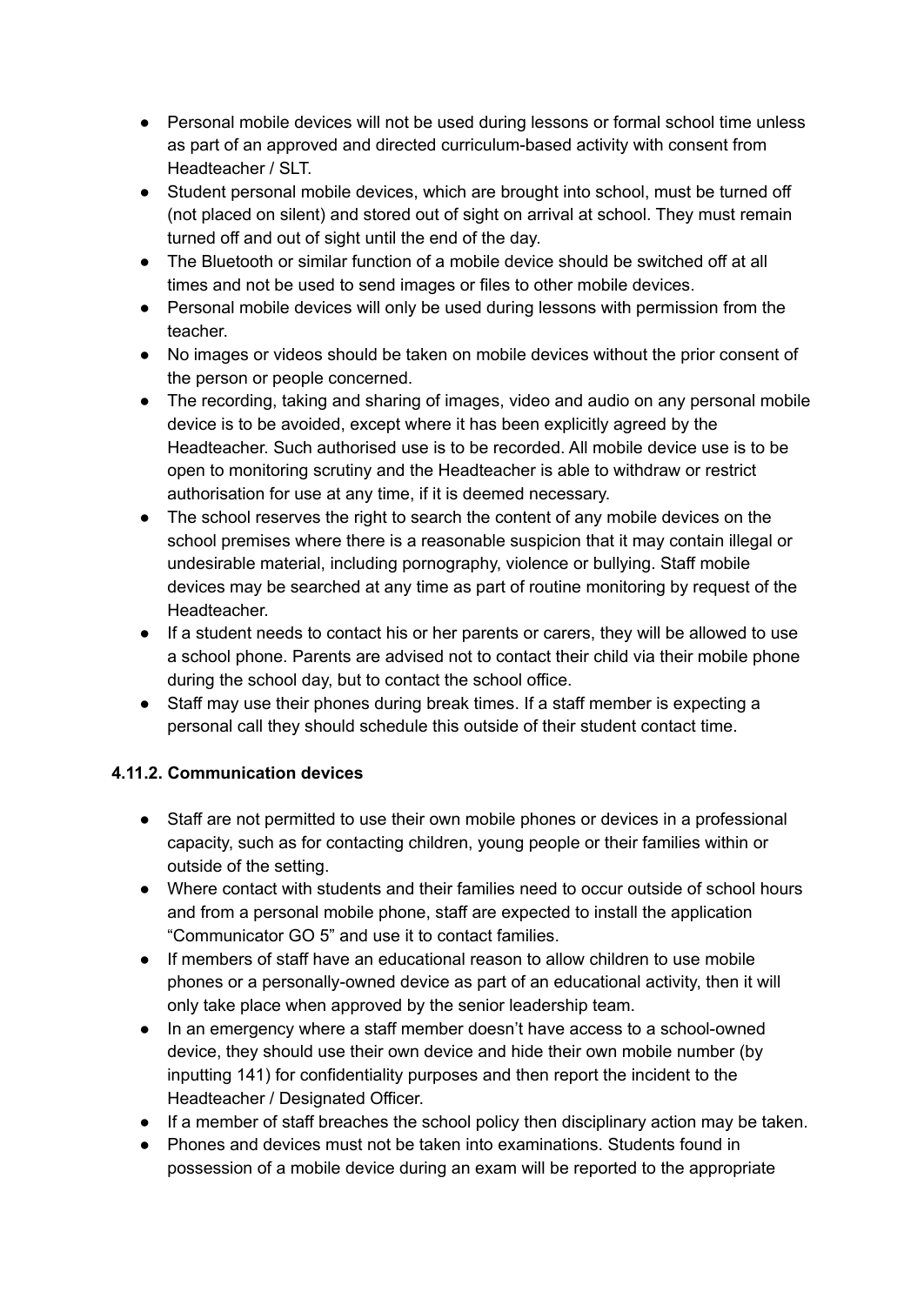examining body. This may result in the student's withdrawal from either that examination or all examinations.

- Students should protect their phone numbers by only giving them to trusted friends and family members. Students will be instructed in safe and appropriate use of mobile phones and personally-owned devices and will be made aware of boundaries and consequences.
- School 21 strongly advises that student mobile phones and devices should not be brought into school.
- School 21 accepts that there may be particular circumstances in which a parent wishes their child to have a mobile phone for their own safety.
- If a student breaches the school policy, then the device will be confiscated and will be held in a secure place in the school. Mobile devices will be released to parents or carers in accordance with the school policy.

# **4.11.3. Access, storage and syncing of school-owned devices**

- For student devices, software, apps and file use are managed by the IT team.
- For staff devices, software, apps and file use are managed by the IT team unless permission has been sought and granted meaning otherwise.
- Network email and pin passwords can be reset by the IT team if access to the device is required.
- If personal accounts are used for access to a school owned mobile device, staff and students must be aware that school use will be synced to their personal cloud, and personal use may become visible in school and in the classroom.
- When a staff or student member leaves and the device is returned the staff member must remove their personal account so that the device can be factory reset and cleared for reuse.

# **4.11.4. Digital images and video**

At School 21:

- We gain parental/carer permission for use of digital photographs or video involving their child as part of the school agreement form when they join and annually thereafter.
- We do not identify students in online photographic materials or include the full names of students in the credits of any published school produced video materials/DVDs.
- Staff sign the school's Online Acceptable Use Policy and this includes a clause on the use of mobile phones/personal equipment for taking pictures of students.
- If specific student photos (not group photos) are used on the school website, in the prospectus or in other high profile publications the school will obtain individual parental or pupil permission for its long term, high profile use.
- The school blocks and filters access to social networking sites unless there is a specific approved educational purpose.
- Students are taught about how images can be manipulated and to consider how to publish for a wide range of audiences which might include governors, parents or younger children as part of their online safety scheme of work.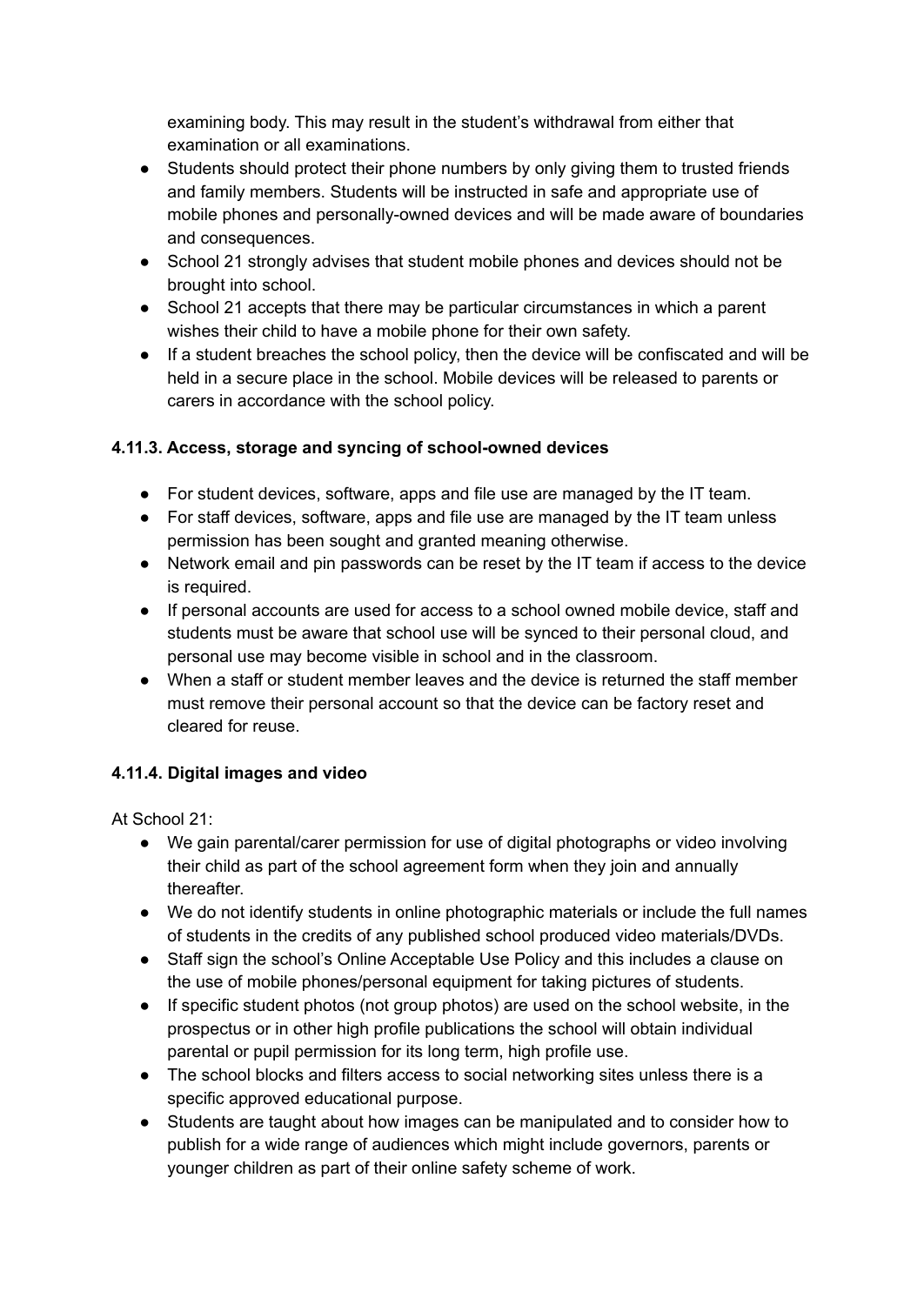- Students are advised to be very careful about placing any personal photos on any social online network space. They are taught to understand the need to maintain privacy settings so as not to make public, personal information.
- Students are taught that they should not post images or videos of others without their permission. We teach them about the risks associated with providing information with images (including the name of the file), that reveals the identity of others and their location.
- We teach them about the need to keep their data secure and what to do if they are subject to bullying or abuse.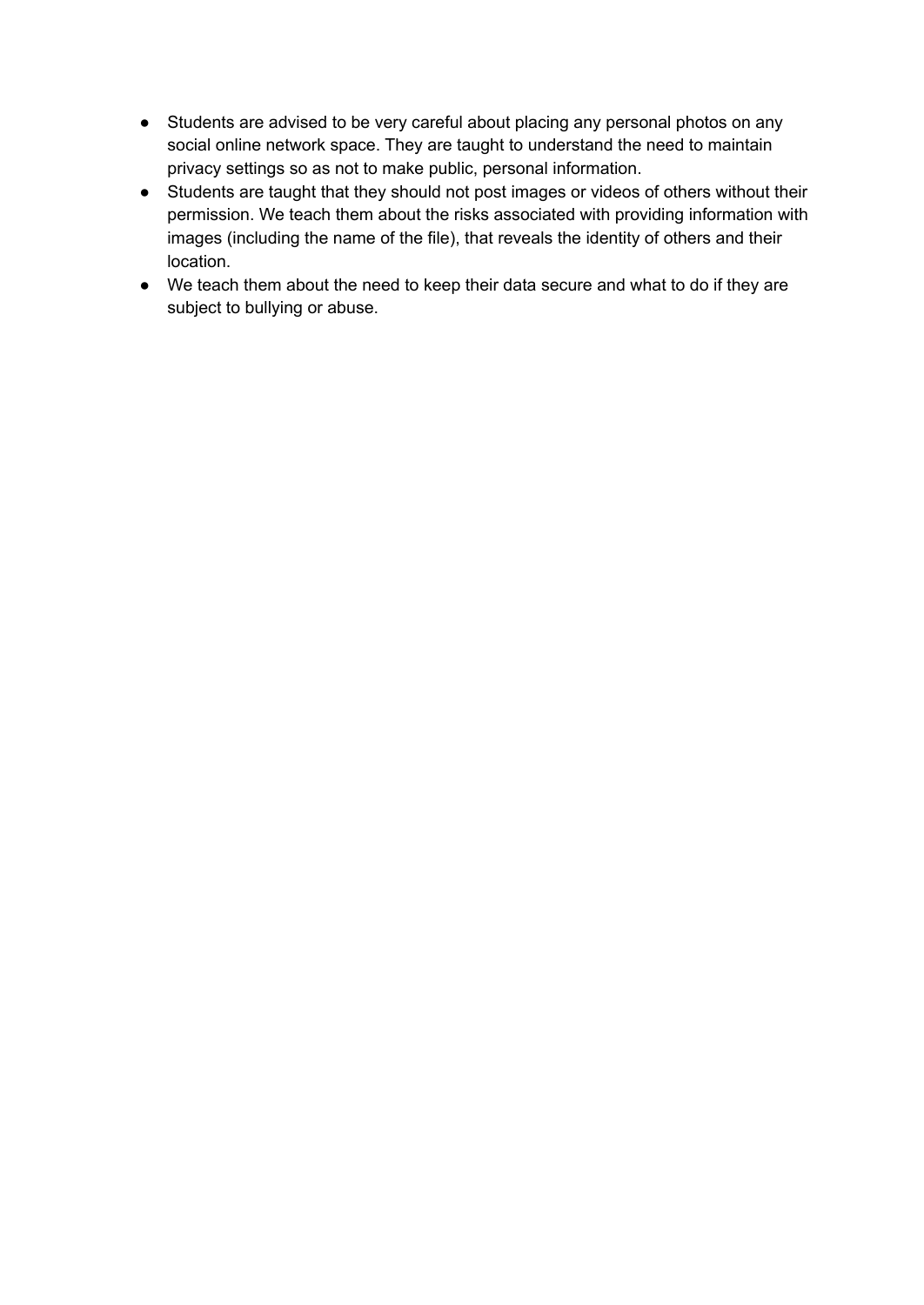# **Appendix 1**

**Online acceptable use policy: for students**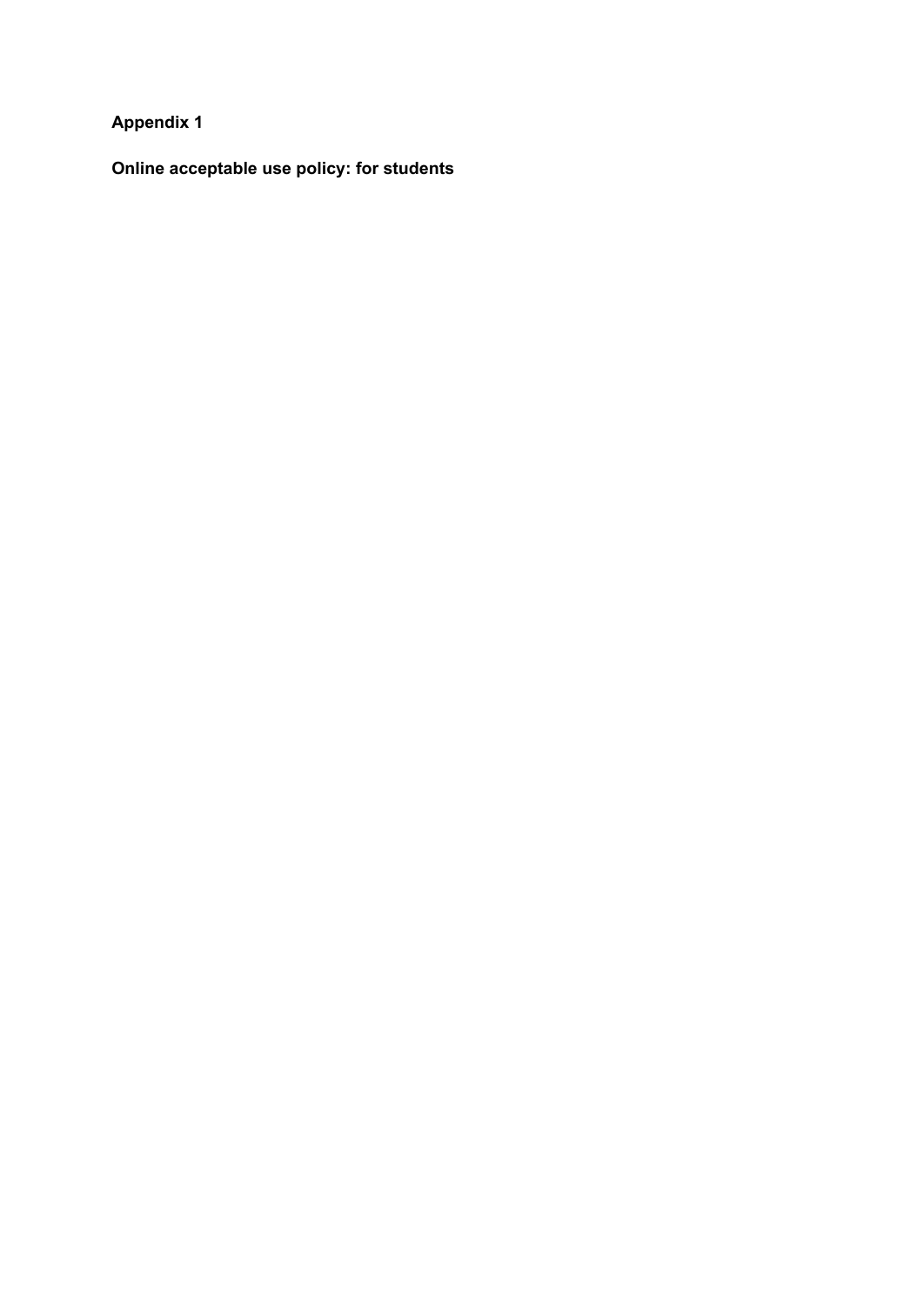**Appendix 2**

**Online acceptable use policy: for school staff**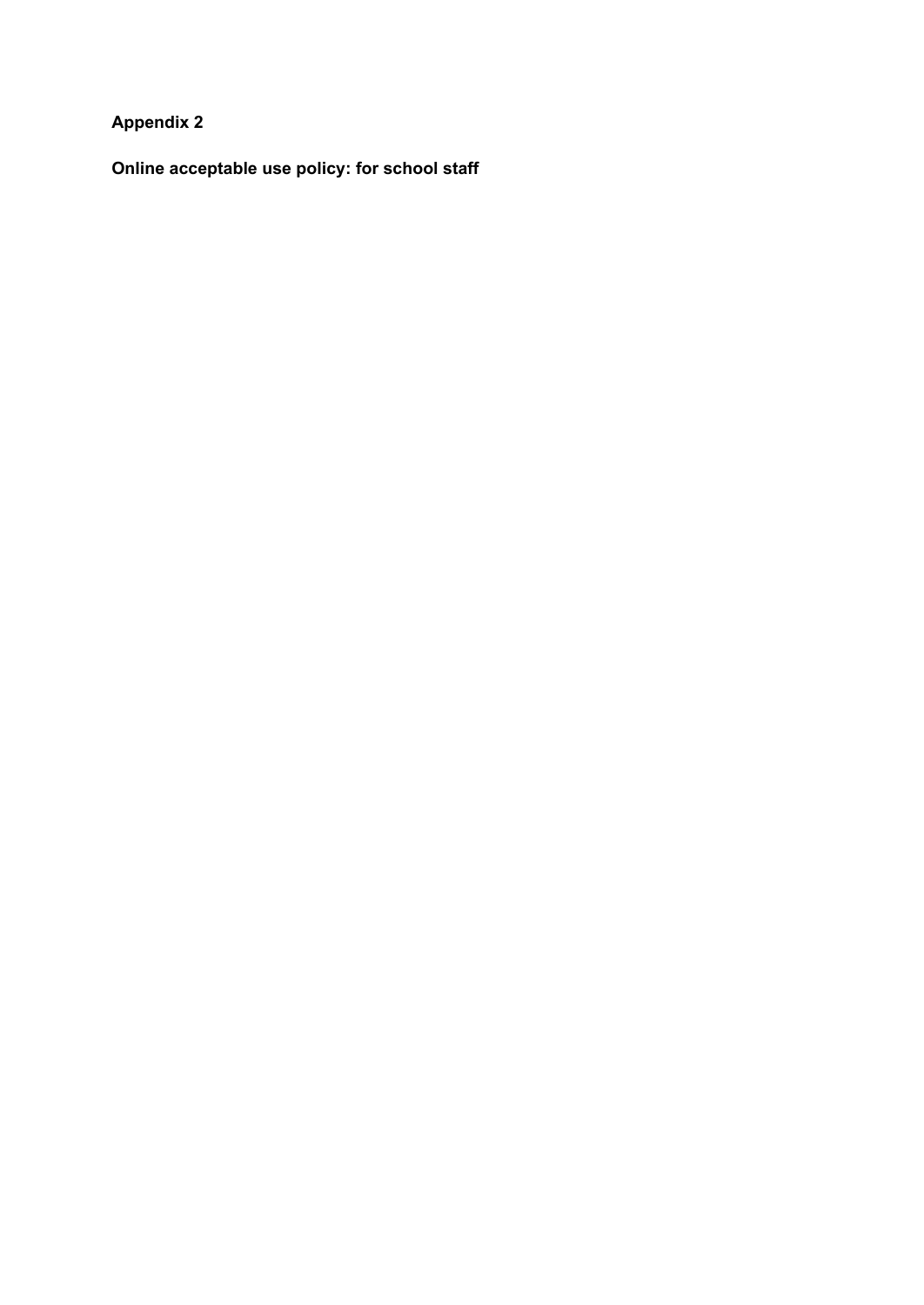**Appendix 3 Online acceptable use policy: for visitors**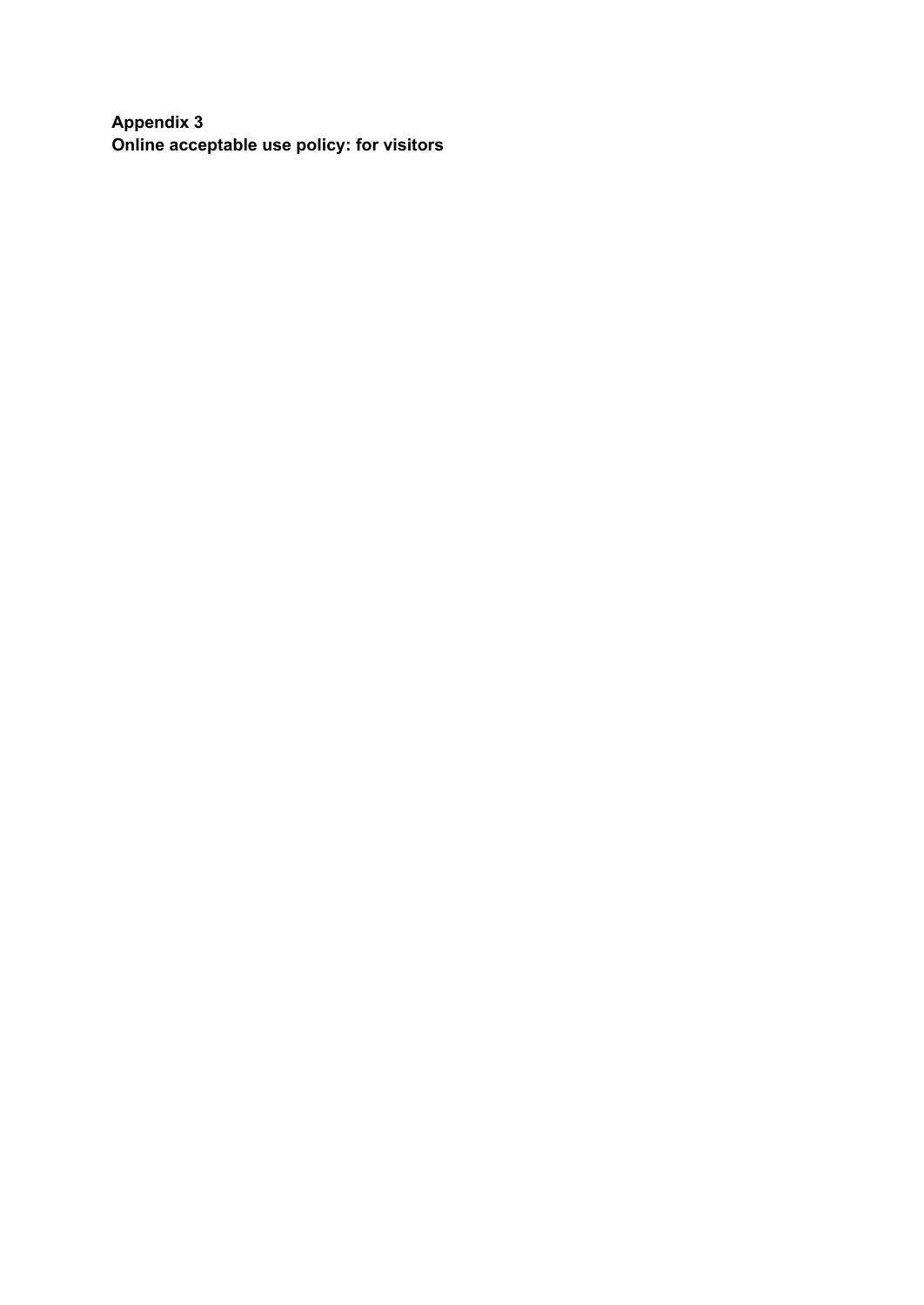**Appendix 4 Parental Acceptable Use Agreement including photo/video permission**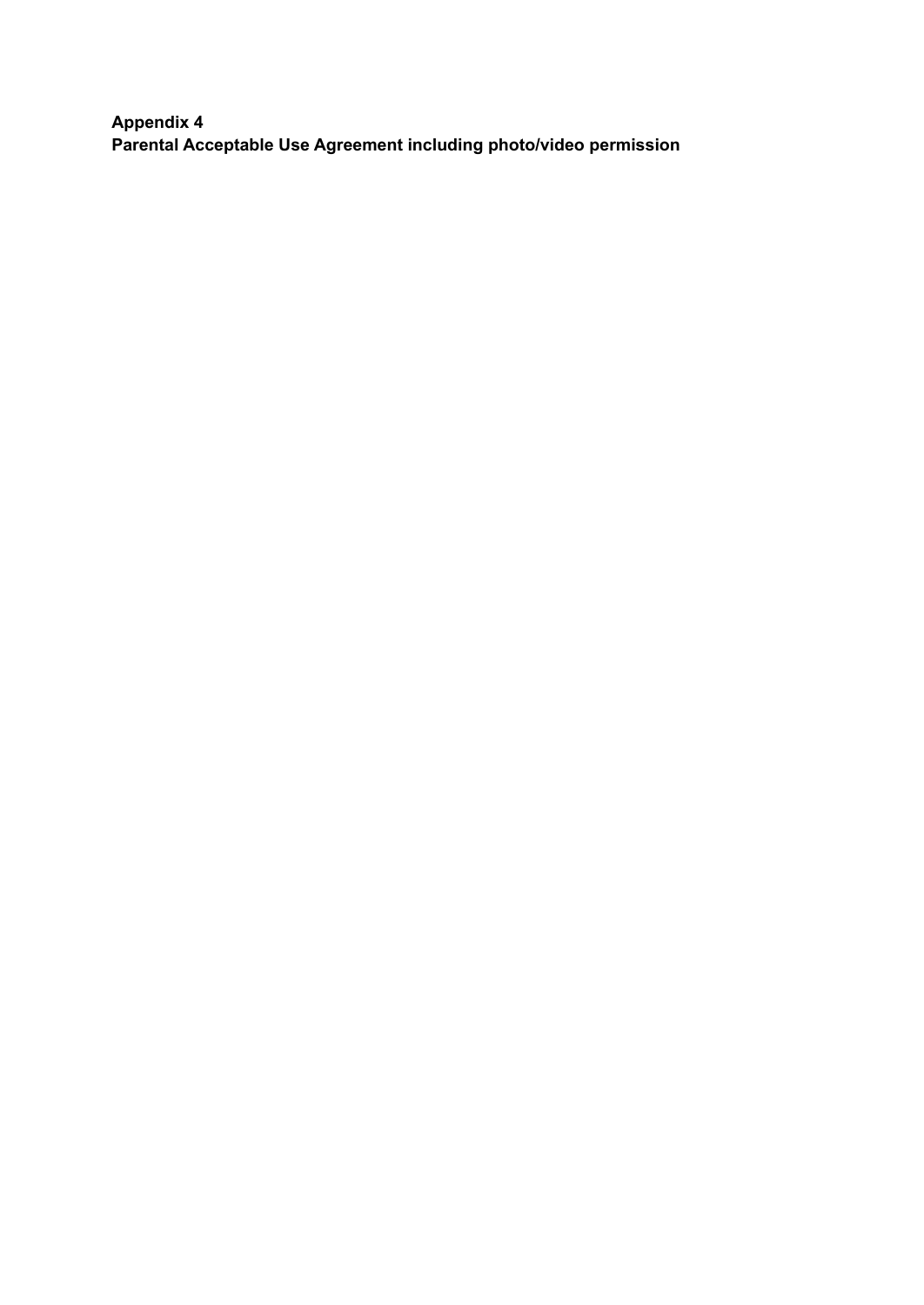# **Appendix 5 Safeguarding protocol for virtual learning**

# **RATIONALE**

In the event of school closure where virtual learning will be used to continue education. School 21 must continue to safeguard students remotely in line with guidance for the Department for Education and the Local Authority.

# **ROLE OF THE LOCAL AUTHORITY**

The Local Authority will work with the DfE and local schools to ensure that children of critical workers and vulnerable children can attend a school or college. Local authorities have the key day-to-day responsibility for delivery of children's social care. Social workers and VSHs will continue to work with vulnerable children in this difficult period and should support these children to access this provision. There is an expectation that children with a social worker will attend provision, unless in consultation with the child's social worker and family it is agreed this is not in the best interests of the child.

# **KEEPING CHILDREN SAFE IN EDUCATION**

KCSIE remains essential guidance for schools to follow to continue safeguarding all young people. Whilst safeguarding practices are far from business as usual the following principles remain the same:

- with regard to safeguarding, the best interests of children must always continue to come first
- if anyone in a school or college has a safeguarding concern about any child they should continue to act and act immediately a DSL or deputy should be available
- it is essential that unsuitable people are not allowed to enter the children's workforce and/or gain access to children
- children should continue to be protected when they are online

# **DESIGNATED SAFEGUARDING LEADS**

The role and responsibilities of the Designated Safeguarding Lead remains the same in line with this policy and the Safeguarding policy.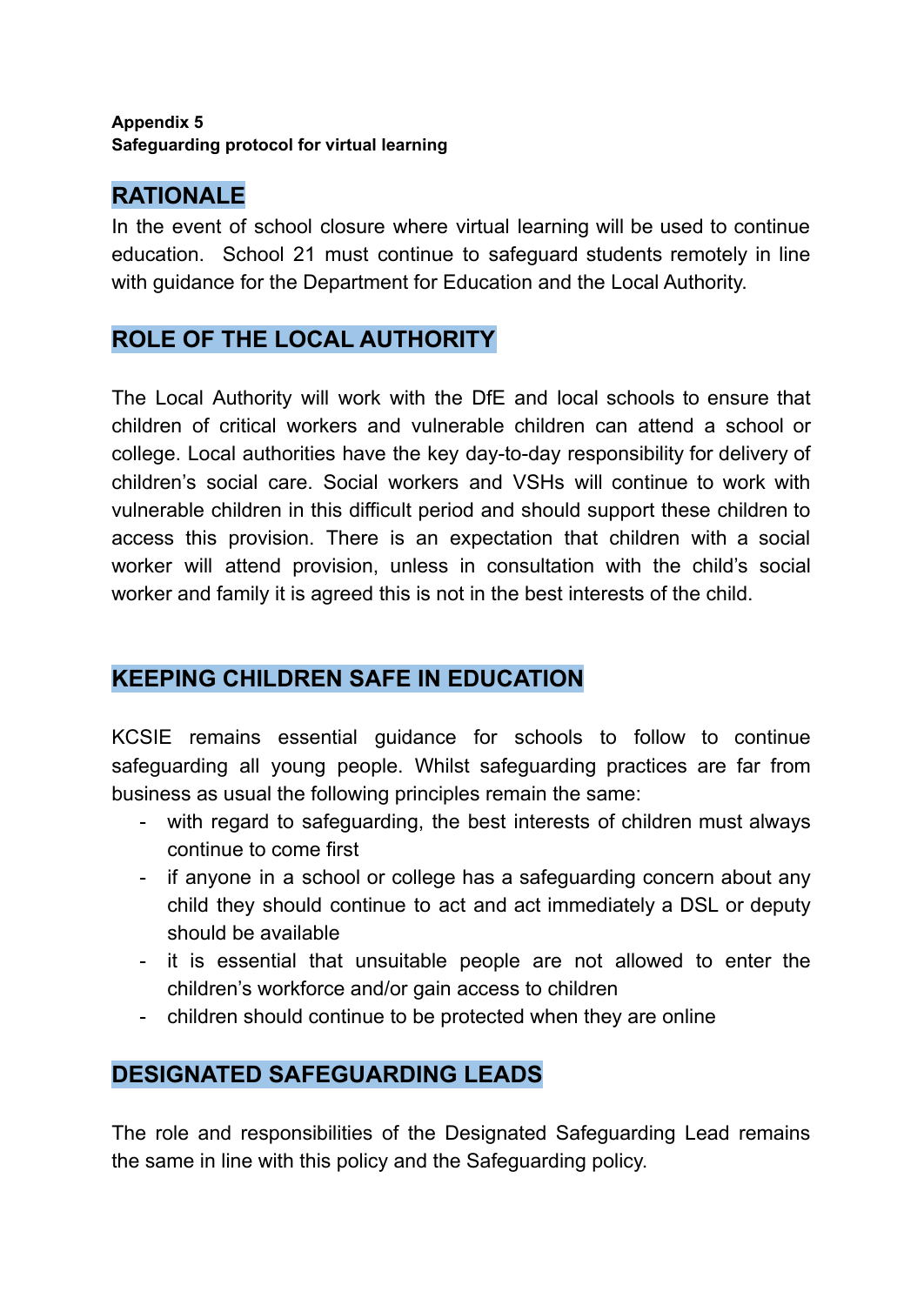# **ONLINE SAFETY IN SCHOOLS AND COLLEGES**

IT Systems staff will:

- ensure all students have access to a working device
- ensure that filters and restrictions on all devices function
- ensure that any breaches of the Acceptable User Policy are reported to the relevant Head of School or DSL (where appropriate)
- maintain software to ensure that access to learning is not disrupted

Teachers will:

- Adhere to the expectations of the **[Acceptable User](https://drive.google.com/drive/folders/0B68uDtK8dVZyV0xBQnFLXzJHRUU) Policy**
- Deliver online lessons from a living room or kitchen area (not a bedroom)
- Dress appropriately to deliver online lessons
- Copy the relevant HoY/HoS/DSL into prolonged correspondence with an individual student
- Deliver online lessons to groups of students, never one to one
- Record online lessons (only when asked to do so)
- Take an attendance register and escalate absence to the relevant HoY/HoS
- Use only their school email to contact students

Students will:

- adhere to the expectations of the Acceptable User Policy
- use only their school email to contact staff
- not invite students outside of School 21 to Google Hangout lessons
- dress appropriately to attend online lessons

Parents will:

- ensure that their child accesses online learning from a supervised location in the home.
- ensure that their child attends virtual lessons where necessary
- ensure that they put appropriate parental controls on school devices
- seek support from reputable sources to keep their children safe online